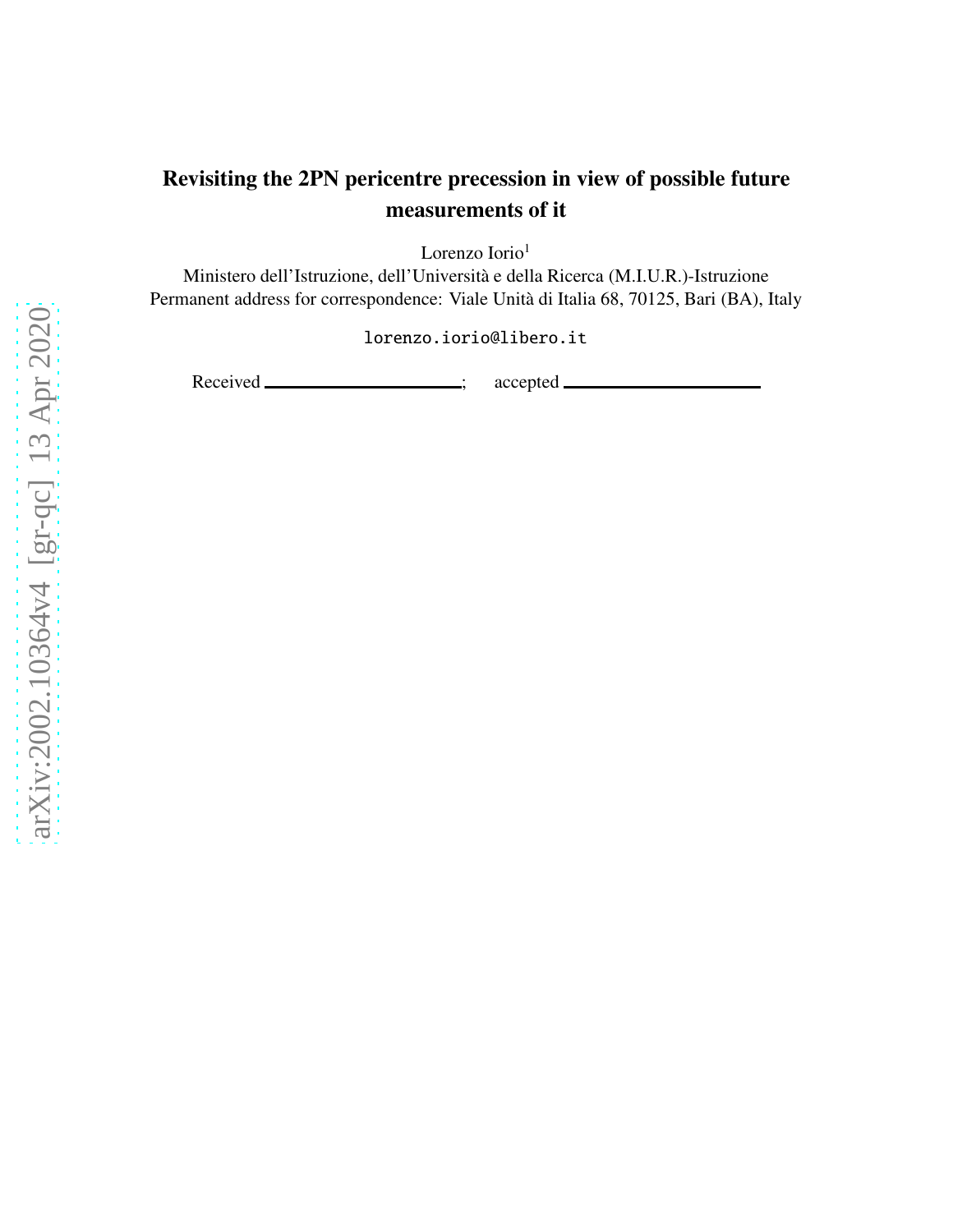#### Abstract

At the second post-Newtonian (2PN) order, the secular pericentre precession  $\dot{\omega}^{\text{2PN}}$ of either a full two-body system made of well detached non-rotating monopole masses of comparable size and a restricted two-body system composed of a point particle orbiting a fixed central mass have been analytically computed so far with a variety of approaches. We offer our contribution by analytically computing  $\dot{\omega}^{\rm 2PN}$  in a perturbative way with the method of variation of elliptical elements by explicitly calculating both the direct contribution due to the 2PN acceleration  $A^{2PN}$ , and also an indirect part arising from the self-interaction of the 1PN acceleration  $A^{1PN}$  in the orbital average accounting for the instantaneous shifts induced by  $A^{1PN}$  itself. Explicit formulas are straightforwardly obtained for both the point particle and full two-body cases without recurring to simplifying assumptions on the eccentricity *e*. Two different numerical integrations of the equations of motion confirm our analytical results for both the direct and indirect precessions. The values of the resulting effects for Mercury and some binary pulsars are confronted with the present-day level of experimental accuracies in measuring/constraining their pericentre precessions. The supermassive binary black hole in the BL Lac object OJ 287 is considered as well. A comparison with some of the results appeared in the literature is made.

keywords general relativity and gravitation; celestial mechanics; experimental studies of gravity; ephemerides

# 1. Introduction

The problem of calculating at the second post-Newtonian (2PN) order of general relativity [\(Debono & Smoot 2016\)](#page-22-0) the secular<sup>[1](#page-1-0)</sup> precession  $\dot{\omega}^{\text{2PN}}$  of pericentre  $\omega$  of a full two-body system made of a pair of detached, non-rotating masses of comparable sizes and of a restricted two-body system characterized by a test particle orbiting its massive primary has been analytically tackled several times so far with a variety of calculational approaches [\(Hoenselaers 1976;](#page-23-0) [Damour & Schaefer 1987;](#page-22-1) [Damour & Schafer](#page-22-2) [1988;](#page-22-2) [Ohta & Kimura](#page-23-1) [1989;](#page-23-1) Schäfer & Wex 1993a[,b](#page-24-1); [Kopeikin & Potapov 1994](#page-23-2); [Wex 1995](#page-24-2); [Do-Nhat 1998;](#page-22-3) Memmesheimer, Gopakumar & Schäfer 2004; Königsdörff[er & Gopakumar 2005;](#page-23-4) [Heng & Zhao](#page-23-5) [2009;](#page-23-5) [D'Eliseo 2011;](#page-22-4) [Bagchi 2013;](#page-22-5) [Blanchet 2014;](#page-22-6) [Gergely & Keresztes 2015;](#page-22-7) [Will & Maitra](#page-24-3) [2017;](#page-24-3) Marín & Poveda 2018; [Mak, Leung & Harko 2018;](#page-23-7) [Tucker & Will 2019](#page-24-4); [Walters 2018;](#page-24-5) [Will 2018\)](#page-24-6). In spite of their formal elegance, it is not always easy to extract from them quickly understandable formulas, ready to be read and used in practical calculations in view of possible

<span id="page-1-0"></span><sup>&</sup>lt;sup>1</sup>For the sake of simplicity, we will omit the brackets denoting the average over one orbital revolution here and throughout the paper.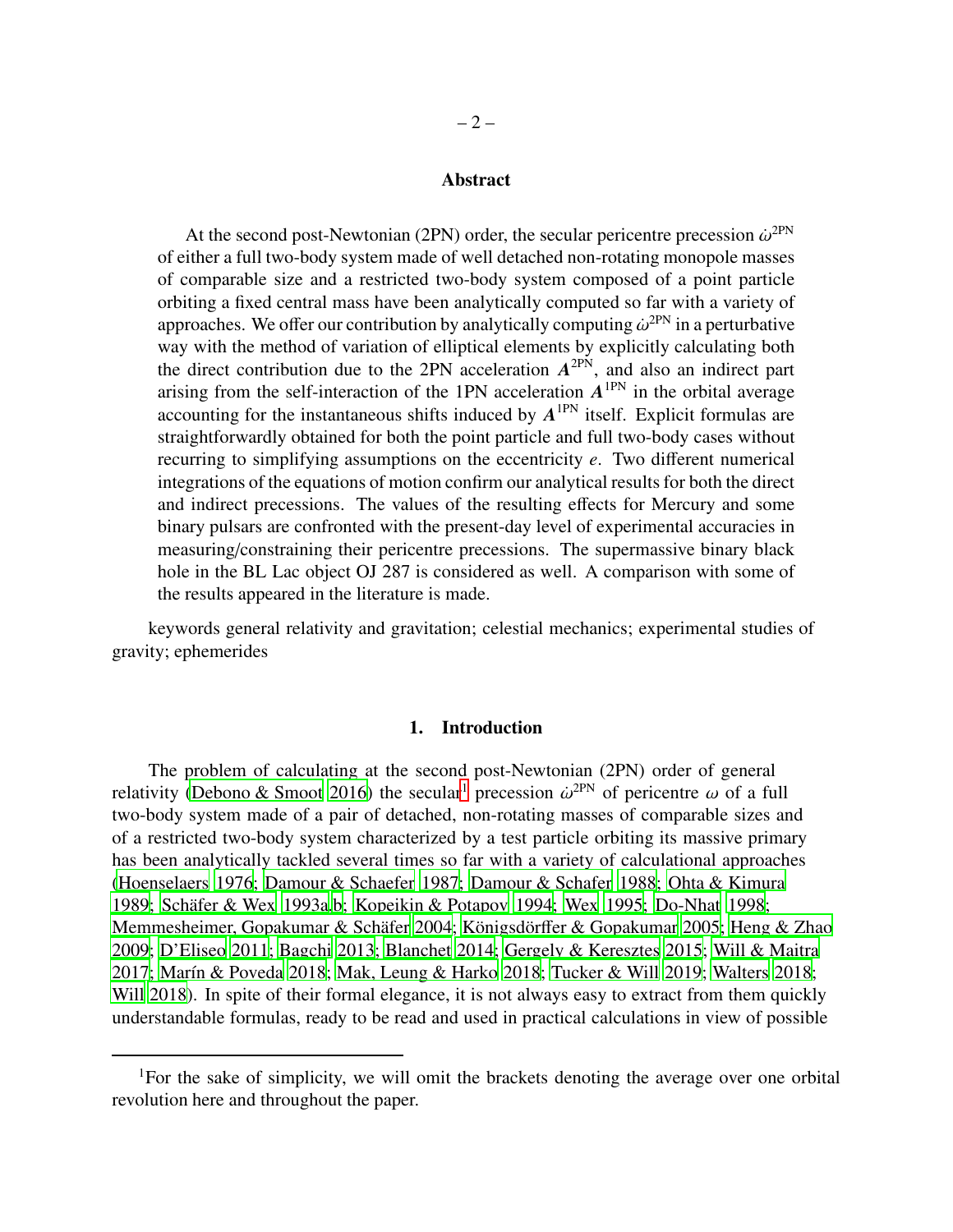confrontation with actual data from astronomical and astrophysical scenarios of potential experimental interest. Perhaps, it is so because, e.g., of continuous references nested one inside the other to various papers pointing to a host of intermediate parameterizations, often of purely theoretical relevance, that tend somehow to confuse a little bit at least some readers. Sometimes, they may wonder which numerical values of the parameters of the system under consideration out of those recorded in the literature have to be inserted in the equations. For a recent discussion on some aspects of the approaches followed in the literature so far, see [Tucker & Will](#page-24-4) [\(2019\)](#page-24-4); see also [Klioner & Kopeikin](#page-23-8) [\(1994\)](#page-23-8) for a comparison of some of the parameterizations used in the literature to the 1PN level.

Our aim is revisiting the issue of analytically calculating the 2PN pericentre precession by straightforwardly computing it perturbatively with the widely known method of variation of the orbital elements [\(Tisserand 1889](#page-24-7); [Plummer 1960;](#page-24-8) [Brouwer & Clemence 1961;](#page-22-8) [Danby 1962](#page-22-9); [So](#page-24-9)ffel [1989;](#page-24-9) [Brumberg 1991](#page-22-10); [Murray & Dermott 2000;](#page-23-9) Bertotti, Farinella & Vokrouhlický 2003; [Roy 2005](#page-24-10); [Kopeikin, Efroimsky & Kaplan 2011;](#page-23-10) [Poisson & Will 2014](#page-24-11); Soff[el & Han 2019](#page-24-12)) in order to provide quickly understandable formulas, ready to be used in practical calculations in view of possible measurements in a not so far future, more likely in binary pulsars than in our Solar system, or to better model the dynamics of peculiar systems like, e.g., tight extrasolar planetary systems or the BL Lac object OJ 287 [\(Dey et al. 2018](#page-22-12), [2019](#page-22-13)). A similar strategy was adopted in [Kopeikin & Potapov \(1994\)](#page-23-2). Because the actual data analyses of astronomical and astrophysical systems are performed by using the harmonic coordinates of PN theory, we will adopt them in our calculation (see the discussion in Sec. 4 of [Tucker & Will 2019\)](#page-24-4). We will, first, deal with the point particle case (Section [2\)](#page-3-0) by starting with the precession *directly* induced by the 2PN acceleration  $A^{2PN}$  entering the equations of motion (Section [2.1\)](#page-3-1). Then, in Section [2.2,](#page-5-0) we will calculate the *indirect* 2PN precession arising from the fact that, to the order  $O(c^{-4})$ , where *c* is the speed of light in vacuum, also the instantaneous shifts of the orbital elements occurring during an orbital revolution due to the 1PN acceleration  $A^{1PN}$  itself should be taken into account in the averaging procedure of the 1PN effects. Instead, neglecting such changes gives rise to the usual, time-honored Einstein-like 1PN precession. In principle, also other general relativistic precessions may be calculated, to the order  $O(c^{-4})$ , from the mutual interaction of some 1PN accelerations induced by the bodies' mass and spin moments (Soff[el et al.](#page-24-13) [1987;](#page-24-13) [Heimberger, So](#page-23-11)ffel & Ruder [1990;](#page-23-11) [Panhans & So](#page-23-12)ffel [2014;](#page-23-12) [Meichsner & So](#page-23-13)ffel [2015](#page-23-13); [Frutos-Alfaro & So](#page-22-14)ffel [2018](#page-22-14); [Schanner & So](#page-24-14)ffel [2018\)](#page-24-14) entering the equations of motion; they will not be treated here because of their smallness. For some of them, see [Iorio](#page-23-14) [\(2015\)](#page-23-14). Section [2.3](#page-8-0) contains numerical integrations of the equations of motion of some binary systems confirming our analytical result of Section [2.1](#page-3-1) for the direct effect, and of Section [2.2](#page-5-0) for the indirect one. It turns out that the direct 2PN perihelion precession of Mercury is smaller than the present-day observational accuracy in constraining any unmodeled perihelion precession of Mercury by about an order of magnitude or so. Currently, the 2PN equations of motion are not included in the dynamical models of the Solar system dynamics employed by the teams of astronomers producing the planetary ephemerides [\(Folkner et al. 2014](#page-22-15); [Pitjeva & Pitjev 2018;](#page-23-15) [Fienga et al.](#page-22-16) [2019\)](#page-22-16). In Section [3](#page-9-0) we repeat our calculation for a full two-body system by calculating both the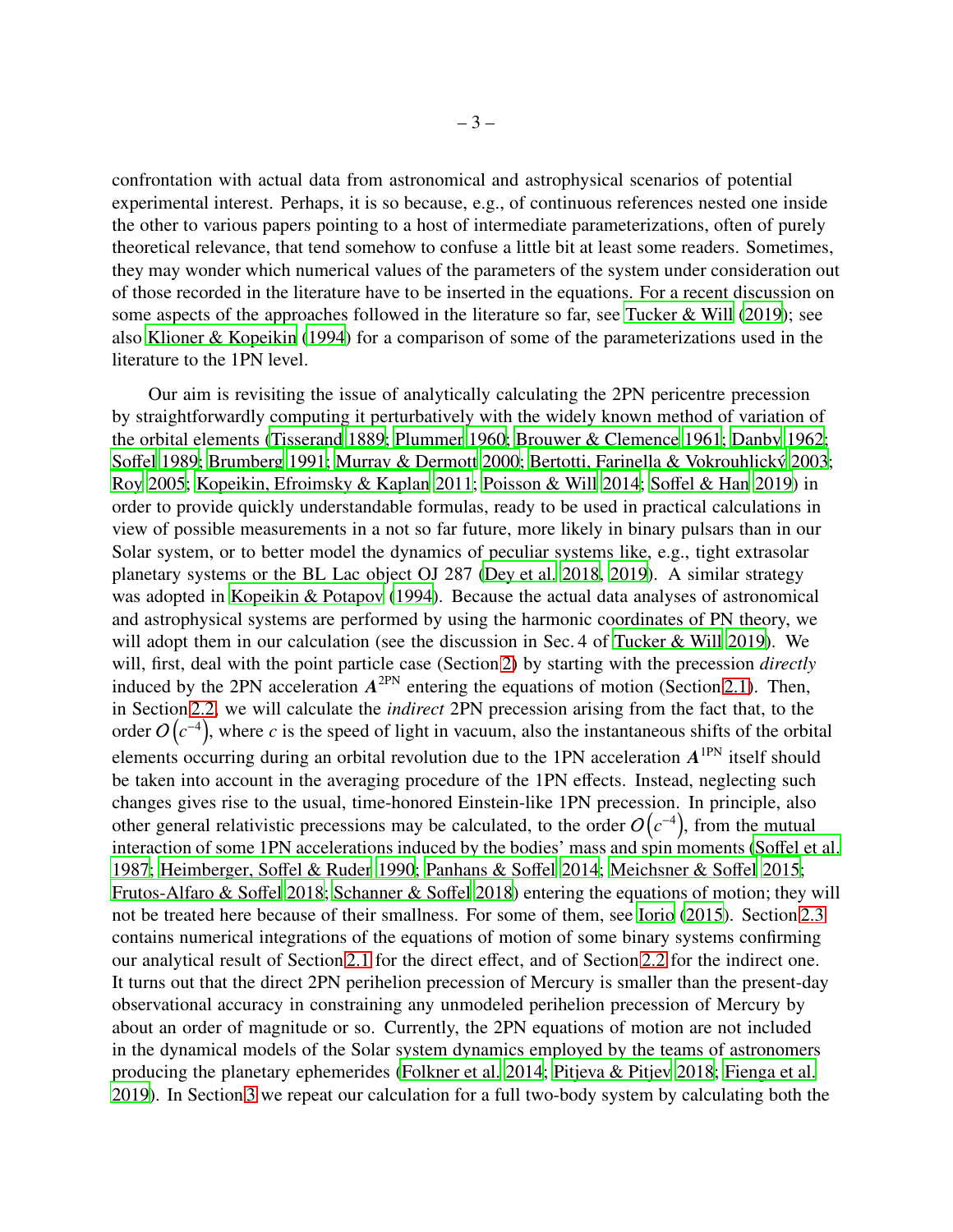direct (Section [3.1\)](#page-9-1) and the indirect (Section [3.2\)](#page-12-0) contributions to the 2PN pericentre precession in the same fashion as in Section [2.](#page-3-0) We compute them for the Hulse-Taylor binary pulsar PSR B1913+16 [\(Hulse & Taylor 1975](#page-23-16)) and the double pulsar PSR J07373039A/B [\(Burgay et al.](#page-22-17) [2003;](#page-22-17) [Lyne et al. 2004\)](#page-23-17) by comparing the resulting predictions with the current experimental accuracy in determining their periastron precessions from timing measurements. While for PSR B1913+16 the overall 2PN periastron precession is already potentially measurable today, for PSR J07373039A/B the indirect contribution, which depends explicitly on the initial value of the orbital phase, may weaken or even cancel out the direct effect for certain values of the initial position of the pulsar along its orbit. On the other hand, for other initial positions the total 2PN periastron precession may be brought above the measurability threshold. We look also at the supermassive binary black hole in OJ 287. In Section [4,](#page-14-0) we compare our calculation with those in [Kopeikin & Potapov](#page-23-2) [\(1994\)](#page-23-2) by disclosing an error in their results for the indirect effects. A comparison is made also with the results by [Damour & Schafer](#page-22-2) [\(1988\)](#page-22-2). Section [5](#page-18-0) summarizes our findings, and offers our conclusions.

## 2. The point particle case

## 2.1. The direct pericentre precession due to the 2PN acceleration

<span id="page-3-1"></span><span id="page-3-0"></span>The 2PN acceleration experienced by a test particle orbiting a fixed body of mass *M* at distance *r*, written in harmonic coordinates, is (see, e.g., [Will & Maitra 2017,](#page-24-3) Eq. (2.3); Soff[el & Han 2019,](#page-24-12) Eq. (8.8.16), p. 332)

<span id="page-3-2"></span>
$$
A^{2\text{PN}} = \frac{\mu^2}{c^4 r^3} \left[ \left( 2 v_r^2 - \frac{9\mu}{r} \right) \hat{r} - 2 v_r v \right]. \tag{1}
$$

In Equation [\(1\)](#page-3-2),  $\mu \doteq GM$  is the gravitational parameter of the primary, *G* is the Newtonian gravitational constant, and  $v_r = v \cdot \hat{r}$  is the radial velocity of the test particle, i.e. the projection of its velocity **v** onto the versor  $\hat{r}$  of its position vector  $r$  with respect to the primary. Equation [\(1\)](#page-3-2) can be obtained from the point particle limit of the 2PN equation of relative motion of a full two-body system treated in Section [3.1.](#page-9-1) Equation [\(1\)](#page-3-2) can also be inferred from the equation of motion of Equation (4.4.18) of [Brumberg \(1991,](#page-22-10) p. 152) or Equation (1.5c) of [Damour & Schafer](#page-22-2) [\(1988,](#page-22-2) p. 133) for the body 1 assumed as test particle orbiting the body 2 taken as its primary, i.e. for  $M_2 \rightarrow M$ ,  $\mathbf{v}_2 \rightarrow 0$ ,  $M_1 \rightarrow 0$ ,  $\mathbf{v}_1 \rightarrow \mathbf{v}$ .

Let us analytically work out the direct long-term, i.e. averaged one orbital period  $P_b$ , 2PN precession of pericentre induced solely by Equation [\(1\)](#page-3-2) by means of the Gauss equations (e.g. [Kopeikin, Efroimsky & Kaplan 2011;](#page-23-10) [Poisson & Will 2014](#page-24-11); Soff[el & Han 2019\)](#page-24-12), valid for any additional acceleration *A* with respect to the Newtonian monopole  $A_N = -\mu/r^2$ ,

<span id="page-3-3"></span>
$$
\frac{d\Omega}{dt} = \frac{rA_v \sin u}{n_b a^2 \sqrt{1 - e^2} \sin I},
$$
\n(2)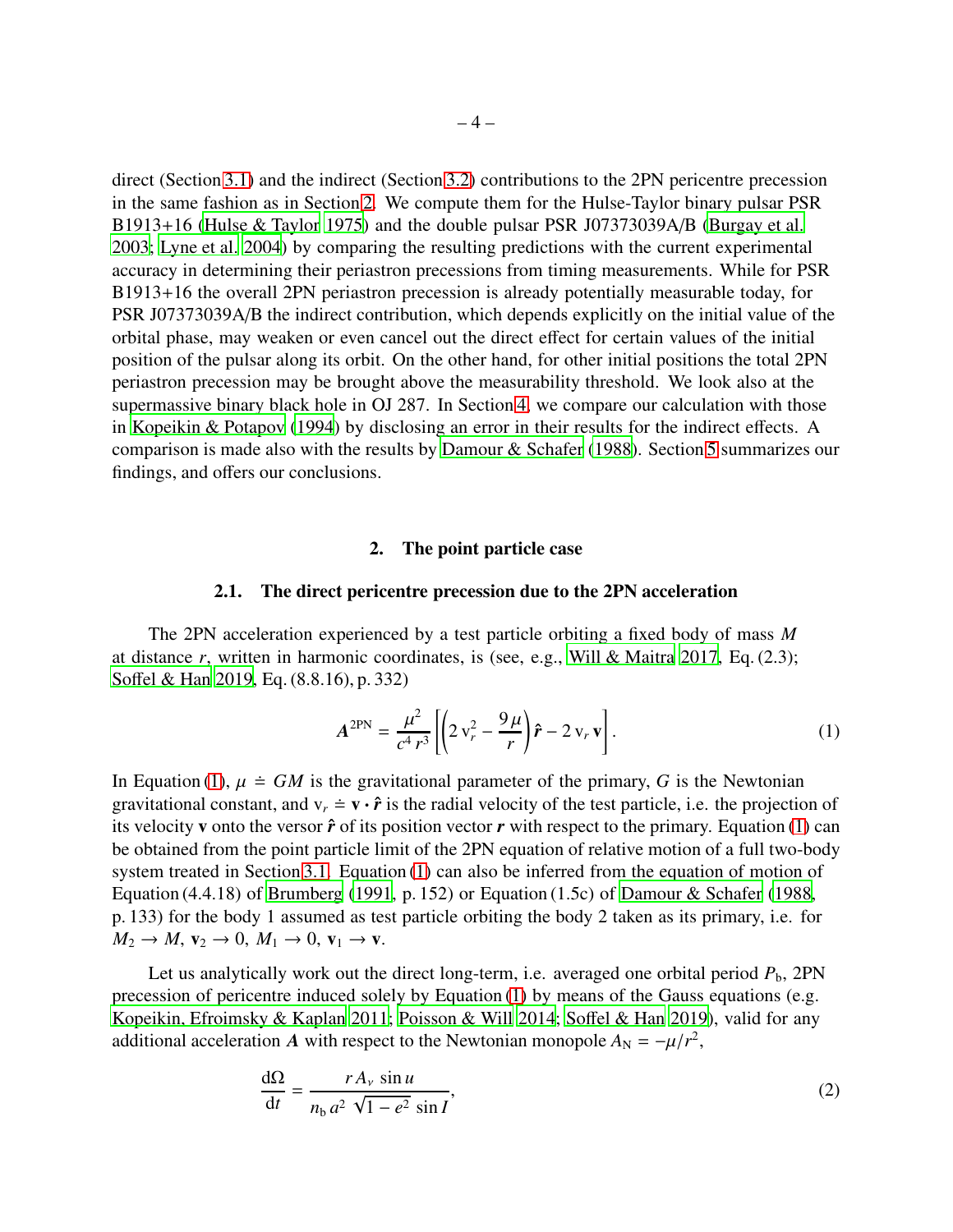<span id="page-4-0"></span>
$$
\frac{d\omega}{dt} = \frac{\sqrt{1 - e^2}}{n_b a e} \left[ -A_r \cos f + A_\tau \left( 1 + \frac{r}{p} \right) \sin f \right] - \cos I \frac{d\Omega}{dt},\tag{3}
$$

where  $a, e, I, \Omega, \omega, f$  are the semimajor axis, eccentricity, inclination, longitude of the ascending node, argument of pericentre, and true anomaly, respectively,  $p \doteq a(1 - e^2)$  is the semilatus rectum,  $u \doteq \omega + f$  is the argument of latitude,  $n_b \doteq \sqrt{\mu/a^3}$  is the Keplerian mean motion, while  $A_r$ ,  $A_\tau$ ,  $A_\nu$  are the radial, transverse and out-of-plane components of the extra-acceleration  $A$ , respectively. It is appropriate to remark that the Gauss equations are exact since the possible smallness of *A* with respect to  $A_N$  is not assumed in their derivation (Soff[el & Han 2019,](#page-24-12) p. 108). In a perturbative calculation, which is fully adequate for the 2PN acceleration of Equation [\(1\)](#page-3-2) in most of the situations in which a conceivable future detection could be envisaged (our Solar system, exoplanets, binary pulsars), the right-hand sides of Equations [\(2\)](#page-3-3)-[\(3\)](#page-4-0) have to be evaluated onto the Keplerian ellipse  $r = p/(1 + e \cos f)$ , assumed as unperturbed, reference trajectory, and averaged out over one orbital period  $P_b \doteq 2\pi/n_b$  by means of [\(Egorov 1958;](#page-22-18) [Taratynova 1959;](#page-24-15) [Brouwer & Clemence 1961](#page-22-8); [Roth 1970;](#page-24-16) [Mioc & Radu 1979](#page-23-18); [Brumberg 1991;](#page-22-10) [Poisson & Will](#page-24-11) [2014\)](#page-24-11)

<span id="page-4-1"></span>
$$
\frac{dt}{df} = \frac{r^2}{\sqrt{\mu p}} \frac{1}{1 - \frac{r^2}{\sqrt{\mu p}} \left(\frac{d\omega}{dt} + \cos I \frac{d\Omega}{dt}\right)} \simeq \frac{r^2}{\sqrt{\mu p}} \left[1 + \frac{r^2}{\sqrt{\mu p}} \left(\frac{d\omega}{dt} + \cos I \frac{d\Omega}{dt}\right)\right].
$$
 (4)

In it, the derivatives of  $\omega$  and  $\Omega$  are given by Equations [\(2\)](#page-3-3)-[\(3\)](#page-4-0). In order to keep only terms of order  $O(c^{-4})$  when Equation [\(1\)](#page-3-2) is used in Equations [\(2\)](#page-3-3)-[\(3\)](#page-4-0), only the first term of Equation [\(4\)](#page-4-1) has to be retained because of the presence of *A* itself in it through  $d\Omega/dt$ ,  $d\omega/dt$ . It is intended that, in the following, the right-hand-sides of Equations [\(2\)](#page-3-3)-[\(4\)](#page-4-1) are evaluated onto the constant Keplerian ellipse; in order to avoid an excessively cumbersome notation, we avoid to append a subscript "K" to the orbital elements entering them.

The radial, transverse, and out-of-plane components of Equation [\(1\)](#page-3-2), evaluated onto the reference Keplerian trajectory, turn out to be

<span id="page-4-2"></span>
$$
A_r^{\text{2PN}} = -\frac{9 a^5 n_b^6 (1 + e \cos f)^4}{c^4 (1 - e^2)^4},\tag{5}
$$

$$
A_{\tau}^{\text{2PN}} = -\frac{2 e a^5 n_b^6 (1 + e \cos f)^4 \sin f}{c^4 (1 - e^2)^4},\tag{6}
$$

<span id="page-4-3"></span>
$$
A_{\nu}^{\text{2PN}} = 0. \tag{7}
$$

By inserting Equations  $(5)-(7)$  $(5)-(7)$  into Equations  $(2)-(3)$  $(2)-(3)$  $(2)-(3)$  and averaging with the first term of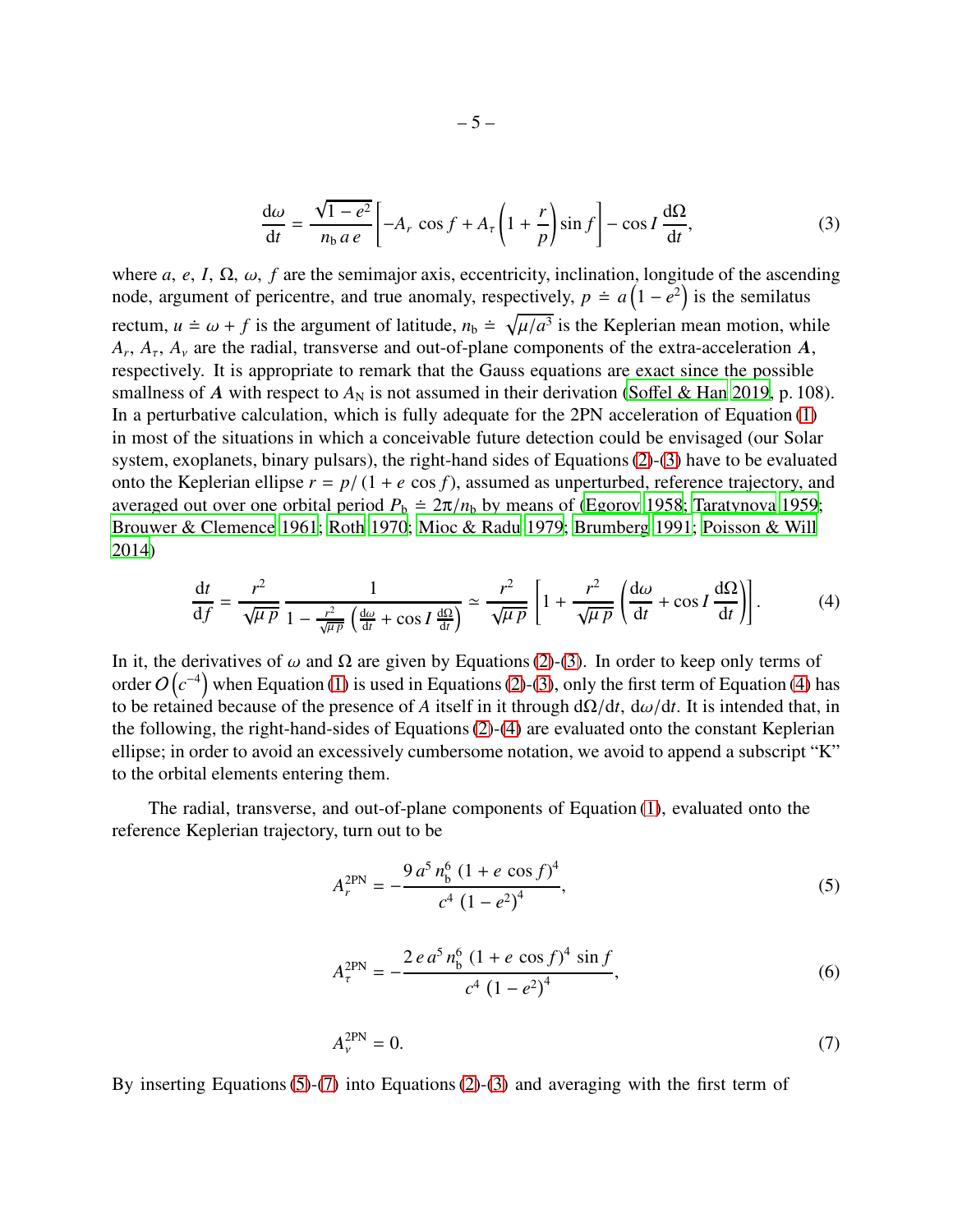Equation [\(4\)](#page-4-1) yields, to order  $O(c^{-4})$ , the direct 2PN pericentre precession

<span id="page-5-1"></span>
$$
\dot{\omega}_{\rm dir}^{\rm 2PN} = \frac{n_{\rm b}\,\mu^2\,\left(28 - e^2\right)}{4\,c^4\,a^2\,\left(1 - e^2\right)^2},\tag{8}
$$

corresponding to a shift per orbit

$$
\Delta \omega_{\text{dir}}^{\text{2PN}} = \frac{\pi \mu^2 (28 - e^2)}{2 c^4 a^2 (1 - e^2)^2}.
$$
\n(9)

<span id="page-5-0"></span>The analytical result of Equation [\(8\)](#page-5-1) will be numerically confirmed in Section [2.3](#page-8-0) by numerically integrating the equations of motion.

#### 2.2. The indirect pericentre precession due to the 1PN acceleration

Equation [\(8\)](#page-5-1), although directly inferred from the 2PN acceleration of Equation [\(1\)](#page-3-2), does not exhaust the issue of calculating the full pericentre precession to the order  $O(c^{-4})$ . Indeed, there are also other two contributions to it, which may be dubbed as "indirect", coming from the well known 1PN acceleration itself (e.g. Soff[el & Han 2019,](#page-24-12) p. 332)

<span id="page-5-2"></span>
$$
A^{1PN} = \frac{\mu}{c^2 r^2} \left[ \left( \frac{4\mu}{r} - v^2 \right) \hat{r} + 4 v_r v \right].
$$
 (10)

Basically, they arise because during an orbital revolution of the test particle under the perturbing influence of *A* like Equation [\(10\)](#page-5-2) all the orbital elements, in principle, undergo instantaneous variations changing their values from their fixed Keplerian ones referred to some reference epoch  $t_0$ . Moreover, when the integration over  $f$  is performed in order to obtain the net change per orbit, the fact that *f* is reckoned from a generally varying line of apsides because of *A* should be taken into account as well. Such features yield additional corrections of the order of  $O(A^2)$  which, in the present case, are just of the order of  $O\big( c^{-4} \big)$ . We will implement such a strategy by following [Iorio \(2015](#page-23-14)) in which the indirect effects of order  $O( J_2 c^{-2})$ , where  $J_2$  is the primary's oblateness, were computed in agreement with [Will \(2014](#page-24-17), [2015](#page-24-18)).

One of the aforementioned indirect contributions to the 2PN pericentre precession, marked conventionally with the superscript (I) in the following, is obtained from the orbital average of Equations  $(2)-(3)$  $(2)-(3)$ , calculated with Equation  $(10)$ , by means of the second and third terms of Equation [\(4\)](#page-4-1) containing just Equation [\(10\)](#page-5-2) itself which, among other things, shifts slowly the apsidal line from which the true anomaly *f* is counted. By recalling that the radial, transverse, and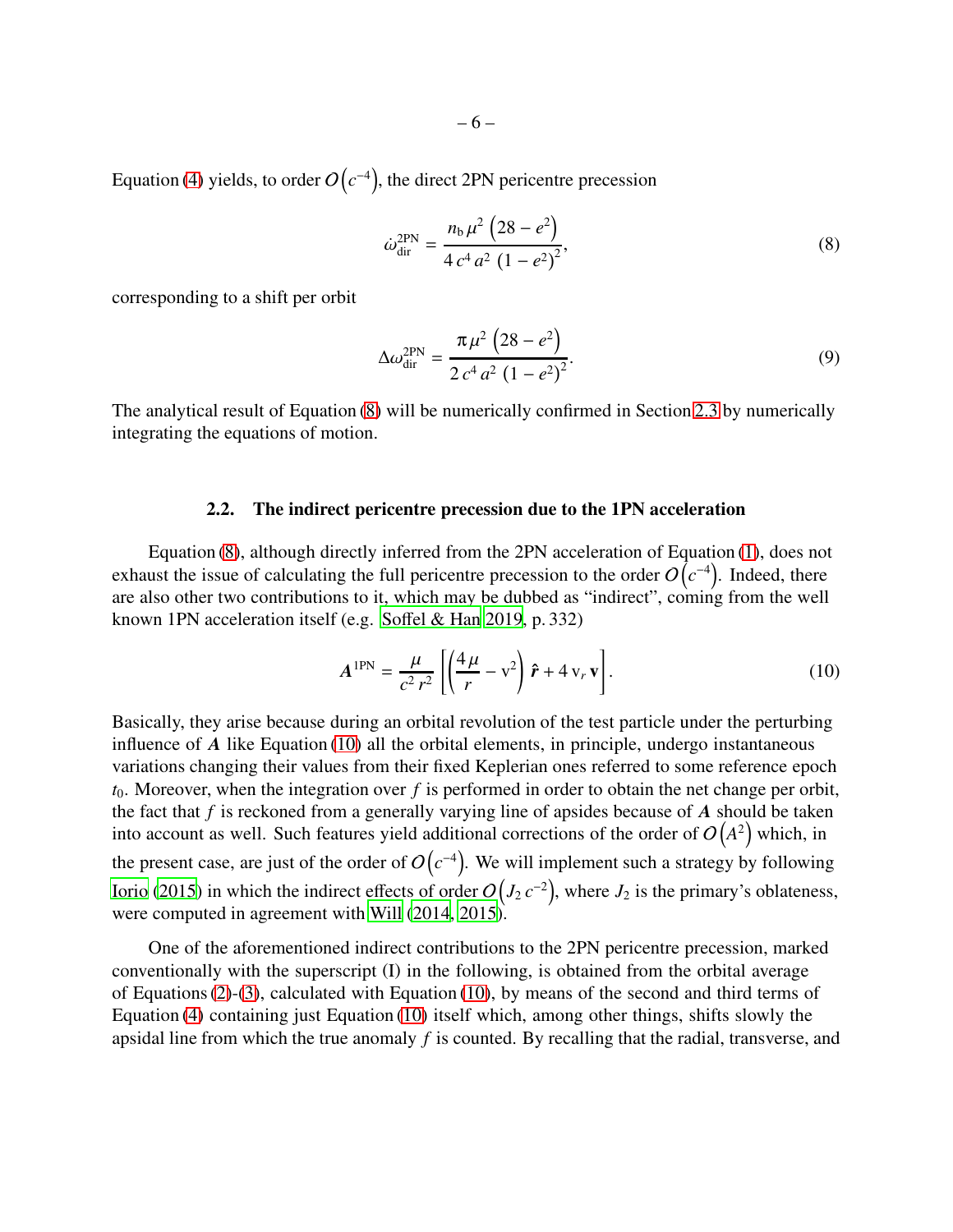out-of-plane components of Equation [\(10\)](#page-5-2) are (Soff[el & Han 2019,](#page-24-12) Eq. (8.8.5)-(8.8.6), p. 330)

$$
A_r^{\text{1PN}} = \frac{\mu^2 (1 + e \cos f)^2 (3 + e^2 + 2 e \cos f - 2 e^2 \cos 2f)}{c^2 a^3 (1 - e^2)^3},\tag{11}
$$

$$
A_{\tau}^{\text{IPN}} = \frac{4 e \mu^2 (1 + e \cos f)^3 \sin f}{c^2 a^3 (1 - e^2)^3},
$$
 (12)

$$
A_{\nu}^{\text{IPN}} = 0,\tag{13}
$$

the resulting indirect precession  $\dot{\omega}_{\text{indir}}^{\text{2PN (I)}}$  of order  $O\left(c^{-4}\right)$  turns out to be

<span id="page-6-3"></span><span id="page-6-2"></span><span id="page-6-0"></span>
$$
\dot{\omega}_{\text{indir}}^{\text{2PN (I)}} = \frac{n_{\text{b}}\mu^2 \left(9 + 37 e^2 + e^4\right)}{2 c^4 e^2 a^2 \left(1 - e^2\right)^2}.
$$
\n(14)

Note that Equation [\(14\)](#page-6-0) is formally singular in the limit  $e \rightarrow 0$ .

The second indirect contribution  $\dot{\omega}_{\text{indir}}^{2PN (II)}$  comes from the fact that, in general, when an extra-acceleration *A* like, e.g., Equation [\(10\)](#page-5-2) enters the equations of motion, all its orbital parameters undergo instantaneous changes during an orbital period. Usually, in standard first order calculations in *A*, such generally slow variations are neglected by assuming the Keplerian elements as fixed to some fiducial values at a reference epoch  $t_0$ . Instead, accounting also for such changes yield further, indirect effects of the second order in *A*. The resulting indirect integrated shift over one orbit of any of the orbital elements  $\phi_i$ ,  $i = 1, \ldots, 5$ , where  $\phi_1 \doteq a, \phi_2 \doteq e, \phi_3 \doteq I, \phi_4 \doteq \Omega, \phi_5 \doteq \omega$ , can be calculated as

<span id="page-6-4"></span>
$$
\Delta \phi_i^{(2)} = \sum_{j=1}^5 \int_{f_0}^{f_0 + 2\pi} \left\{ \frac{\partial (\mathrm{d} \phi_i / \mathrm{d} f)}{\partial \phi_j} \right\}_K \, \Delta \phi_j \, (f_0, \, f)^{(1)} \, \mathrm{d} f, \, i = 1, \dots 5, \tag{15}
$$

where the superscript (2) indicates that the calculation is to the second order in  $A$ ,  $\{ \ldots \}_K$  denotes that the content of the curly brackets has to be evaluated onto the unperturbed Keplerian ellipse, and  $\Delta\phi_j(f_0, f)^{(1)}$ ,  $j = 1, \ldots 5$  are the instantaneous shifts experienced by the orbital elements during the orbital revolution. The latter ones are calculated as

<span id="page-6-5"></span><span id="page-6-1"></span>
$$
\Delta \phi_j (f_0, f)^{(1)} = \int_{f_0}^f \left\{ \frac{\mathrm{d} \phi_j}{\mathrm{d} f'} \right\}_K df', \ j = 1, \dots 5, \tag{16}
$$

where the superscript (1) indicates that the shifts of Equation [\(16\)](#page-6-1) are to the first order in *A*. From [\(Taratynova 1959;](#page-24-15) [Brouwer & Clemence 1961](#page-22-8); [Roth 1970;](#page-24-16) [Mioc &](#page-23-18) Radu [1979\)](#page-23-18)

$$
\frac{d\omega}{df} = \frac{r^2}{\mu e} \left\{ -\cos f A_r + \left[ 1 + \frac{r}{a(1 - e^2)} \right] \sin f A_\tau \right\} - \cos I \frac{d\Omega}{df} + O(A^2),\tag{17}
$$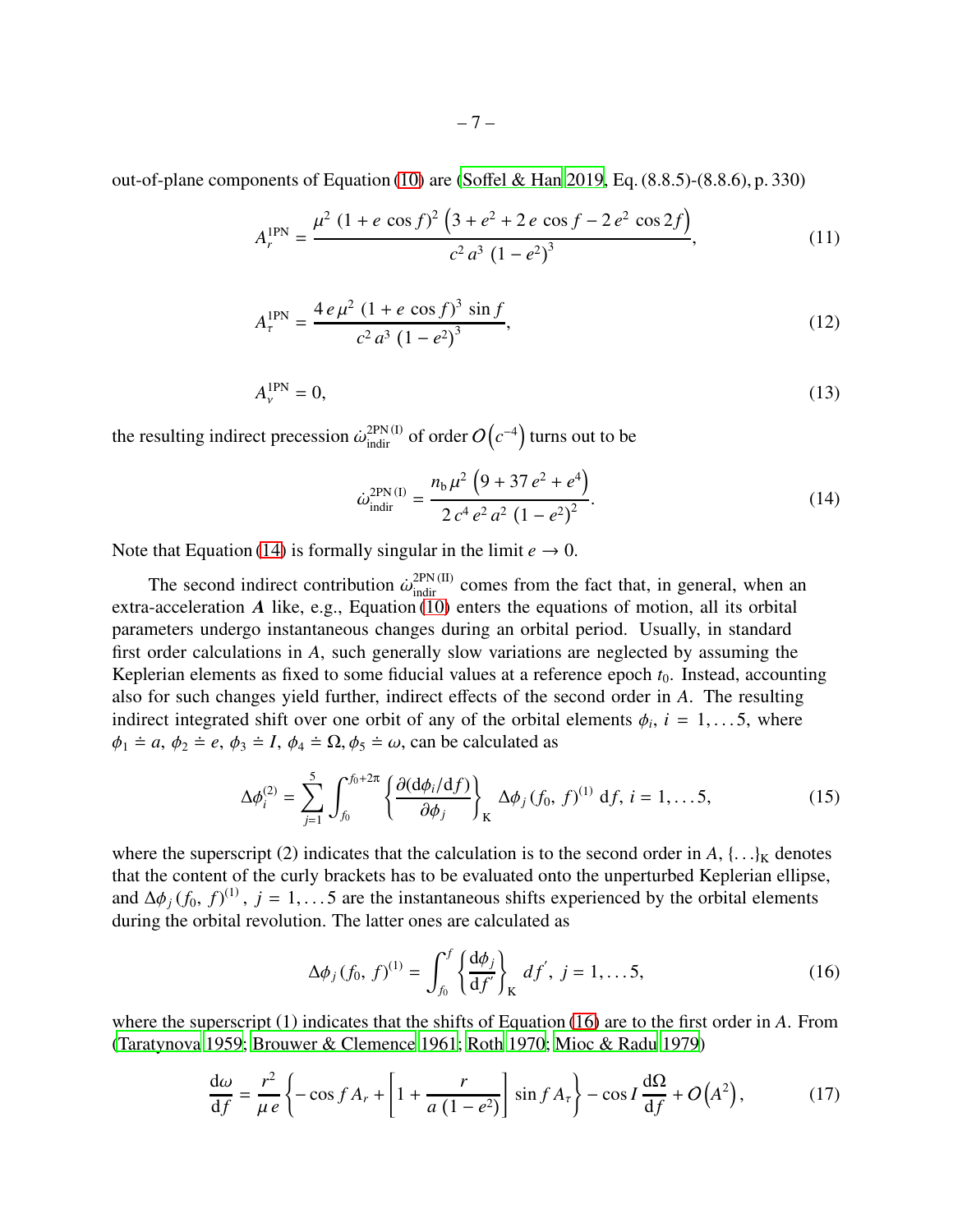valid to the first order in *A* given, in the present case, by Equation [\(10\)](#page-5-2), and Equations [\(11\)](#page-6-2)-[\(13\)](#page-6-3), it turns out that, in the case of pericentre, only the 1PN instantaneous shifts of *a* and *e* induced by Equation [\(10\)](#page-5-2) are required. By recalling that the Gauss equations for such orbital elements, to the first order in *A*, can be written as [\(Taratynova 1959](#page-24-15); [Brouwer & Clemence 1961;](#page-22-8) [Roth 1970;](#page-24-16) [Mioc & Radu 1979\)](#page-23-18)

$$
\frac{\mathrm{d}a}{\mathrm{d}f} = \frac{2\,a\,r^2}{\mu\,(1-e^2)} \left[ e\,A_r\,\sin f + \left(\frac{p}{r}\right)A_r \right] + O\left(A^2\right),\tag{18}
$$

<span id="page-7-3"></span><span id="page-7-2"></span>
$$
\frac{de}{df} = \frac{r^2}{\mu} \left\{ A_r \sin f + \left[ \cos f + \frac{1}{e} \left( 1 - \frac{r}{a} \right) \right] A_\tau \right\} + O\left(A^2\right),\tag{19}
$$

and that the radial, transverse, and out-of-plane components of Equation [\(10\)](#page-5-2) are given by Equations  $(11)-(13)$  $(11)-(13)$  $(11)-(13)$ , it is straightforward to obtain

$$
\Delta a (f_0, f)^{1PN} = -\frac{2 e \mu (\cos f - \cos f_0) \left[7 + 3 e^2 + 5 e (\cos f + \cos f_0)\right]}{c^2 (1 - e^2)^2},
$$
(20)

<span id="page-7-0"></span>
$$
\Delta e (f_0, f)^{1PN} = \frac{\mu (\cos f_0 - \cos f) \left[3 + 7 e^2 + 5 e (\cos f + \cos f_0)\right]}{c^2 a (1 - e^2)}.
$$
 (21)

They agree with, e.g., Eq.  $(8.8.8)$  of Soff[el & Han](#page-24-12)  $(2019, p. 331)$  $(2019, p. 331)$ . Their insertion in Equation  $(15)$ , calculated for  $i = 5$  by means of Equation [\(17\)](#page-6-5), yields

$$
\dot{\omega}_{\text{indir}}^{\text{2PN (II)}} = -\frac{n_{\text{b}}\mu^2 \left\{9 - 87 e^2 - 136 e^4 + 19 e^6 - 6 e^3 \left[\left(34 + 26 e^2\right) \cos f_0 + 15 e \cos 2f_0\right]\right\}}{2 c^4 e^2 a^2 \left(1 - e^2\right)^3}.
$$
 (22)

Note that also Equation [\(22\)](#page-7-0) is formally singular in *e*; moreover, it depends on the initial value of the true anomaly  $f_0$ .

The indirect total 2PN precession  $\dot{\omega}_{\text{indir}}^{\text{2PN}}$  of order  $O(c^{-4})$  is the sum of Equation [\(14\)](#page-6-0) and Equation [\(22\)](#page-7-0); it reads

<span id="page-7-1"></span>
$$
\dot{\omega}_{\text{indir}}^{\text{2PN}} = \frac{n_{\text{b}}\mu^2 \left\{ 5 \left( 23 + 20 e^2 - 4 e^4 \right) + 6 e \left[ \left( 34 + 26 e^2 \right) \cos f_0 + 15 e \cos 2f_0 \right] \right\}}{2 c^4 a^2 \left( 1 - e^2 \right)^3}.
$$
 (23)

It should be noticed that Equation [\(23\)](#page-7-1) is not singular for  $e \rightarrow 0$ . On the other hand, Equation (23) is not univocally determined because of the presence of  $f_0$ . In Section [2.3,](#page-8-0) we will confirm Equation [\(23\)](#page-7-1) by numerically integrating the equations of motion for an arbitrary fictitious system.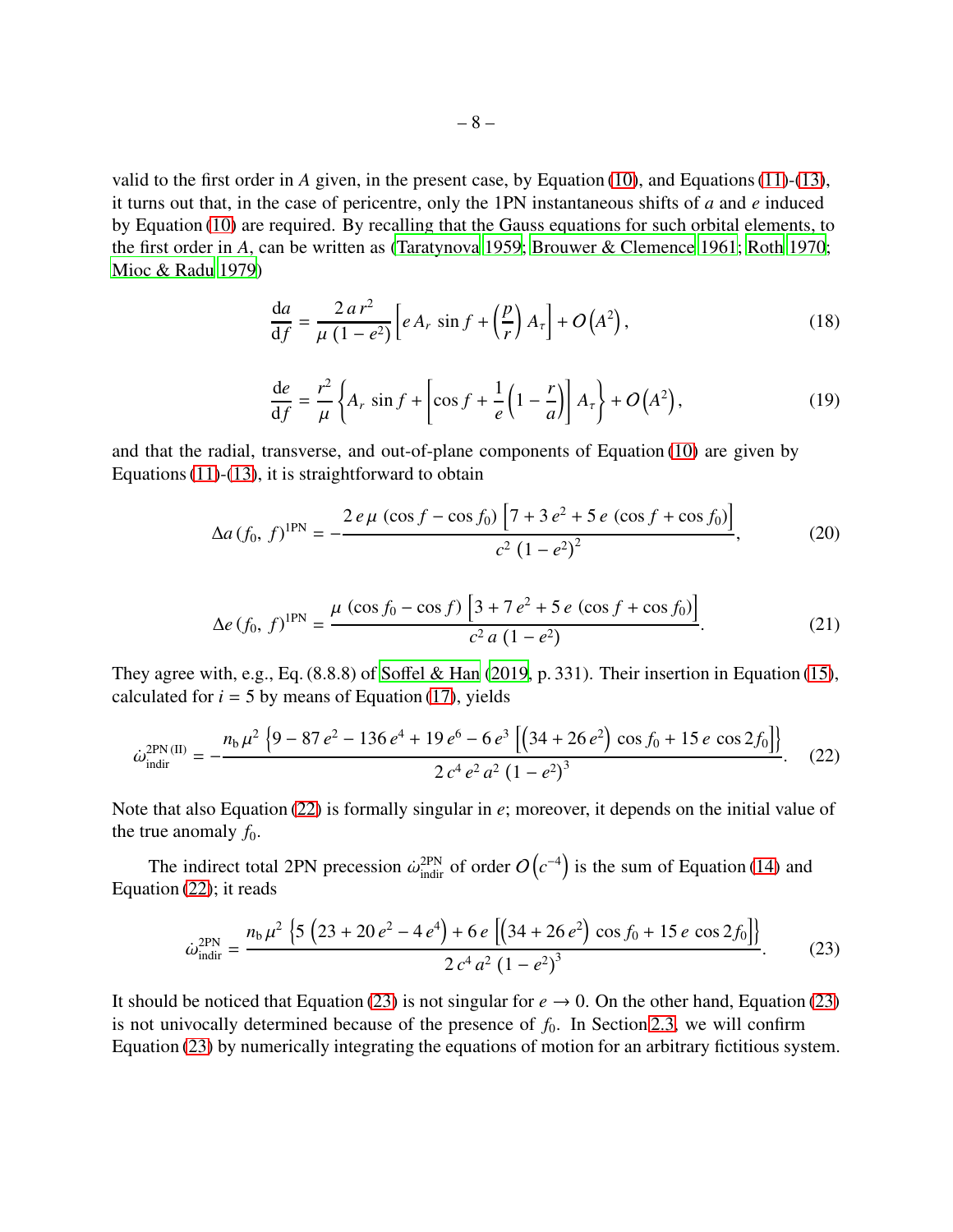## <span id="page-8-0"></span>2.3. A numerical confirmation of the direct and indirect 2PN pericentre precessions

The direct 2PN precession of Equation [\(8\)](#page-5-1) was successfully confirmed by two numerical integrations of the equations of motion of, say, Mercury in the field of the Sun over 1 century (cty).

It is worthwhile recalling that the present-day level of accuracy in constraining any anomalous perihelion precession of such a planet with the most recent ephemerides, which all model the Solar system dynamics only up to the 1PN level in harmonic coordinates, may be at the level of  $\sigma_{\omega} \simeq 8$  microarcseconds per century  $(\mu \text{as} \text{ cty}^{-1})$ , or, perhaps,  $\simeq 10 - 50$  times worse; see the discussion in [Iorio \(2019](#page-23-19)), and references therein.

In the first run, we simultaneously integrated the Hermean equations of motion, including the Newtonian monopole and the 2PN acceleration of Equation [\(1\)](#page-3-2), in rectangular Cartesian coordinates along with the Gauss equations for all the Keplerian orbital elements over a time span 1 cty long starting from a set of initial conditions for the state vector of Mercury retrieved from the WEB interface HORIZONS, maintained by the NASA Jet Propulsion Laboratory (JPL). The resulting time series of the solution for  $\omega(t)$ , in blue, is displayed in Figure [1](#page-20-0) along with a linear fit to it, in yellow. The same plot was obtained in a second run in which the Gauss equations were not included in the numerical integration which was limited just to the equations of motion of Mercury in rectangular Cartesian coordinates, all the rest being the same as in the first run. Then, a time series for  $\omega(t)$  was straightforwardly computed from the solutions obtained for the Cartesian coordinates  $x(t)$ ,  $y(t)$ ,  $z(t)$  of the planet by means of the standard conversion formulas for the Keplerian orbital elements. The resulting slope of the fitted linear trend amounts to 2.6  $\mu$ as cty<sup>-1</sup>, in agreement with the first run and Equation [\(8\)](#page-5-1) calculated with the orbital parameters of Mercury. Interestingly, such a figure is only 3 times smaller than the previously quoted value of  $\sigma_{\omega}$  which, however, as already remarked, may be optimistic by a factor of  $\simeq 10 - 50$ .

It should be noted that, at least in principle, the direct 2PN precession of Equation [\(8\)](#page-5-1) should be measurable since it is due to a distinct acceleration, i.e. Equation [\(1\)](#page-3-2), which may be suitably expressed in terms of a dedicated solve-for parameter to be estimated in a least-square sense in some covariance analyses. Instead, the indirect precession of Equation [\(23\)](#page-7-1), since it comes from the 1PN acceleration of Equation [\(10\)](#page-5-2) which is routinely modeled in the softwares of all the teams currently producing the planetary ephemerides, may not be detectable as a separate effect with respect to the other 1PN features of motion. Be that as it may, Equation [\(23\)](#page-7-1) yields

$$
16\,\mu\text{as} \,\text{cty}^{-1} \leq \dot{\omega}_{\text{indir}}^{\text{2PN}} \leq 33\,\mu\text{as} \,\text{cty}^{-1} \tag{24}
$$

for  $0 \le f_0 < 360 \text{ deg.}$ 

It is possible to numerically confirm our analytical findings also for the indirect 2PN precession in the following way. First of all, a straightforward numerical integration of the equations of motion of a fictitious restricted two-body system to the 1PN level, i.e. by accounting *only* for the 1PN acceleration of Equation [\(10\)](#page-5-2), shows that the simple secular trend arising from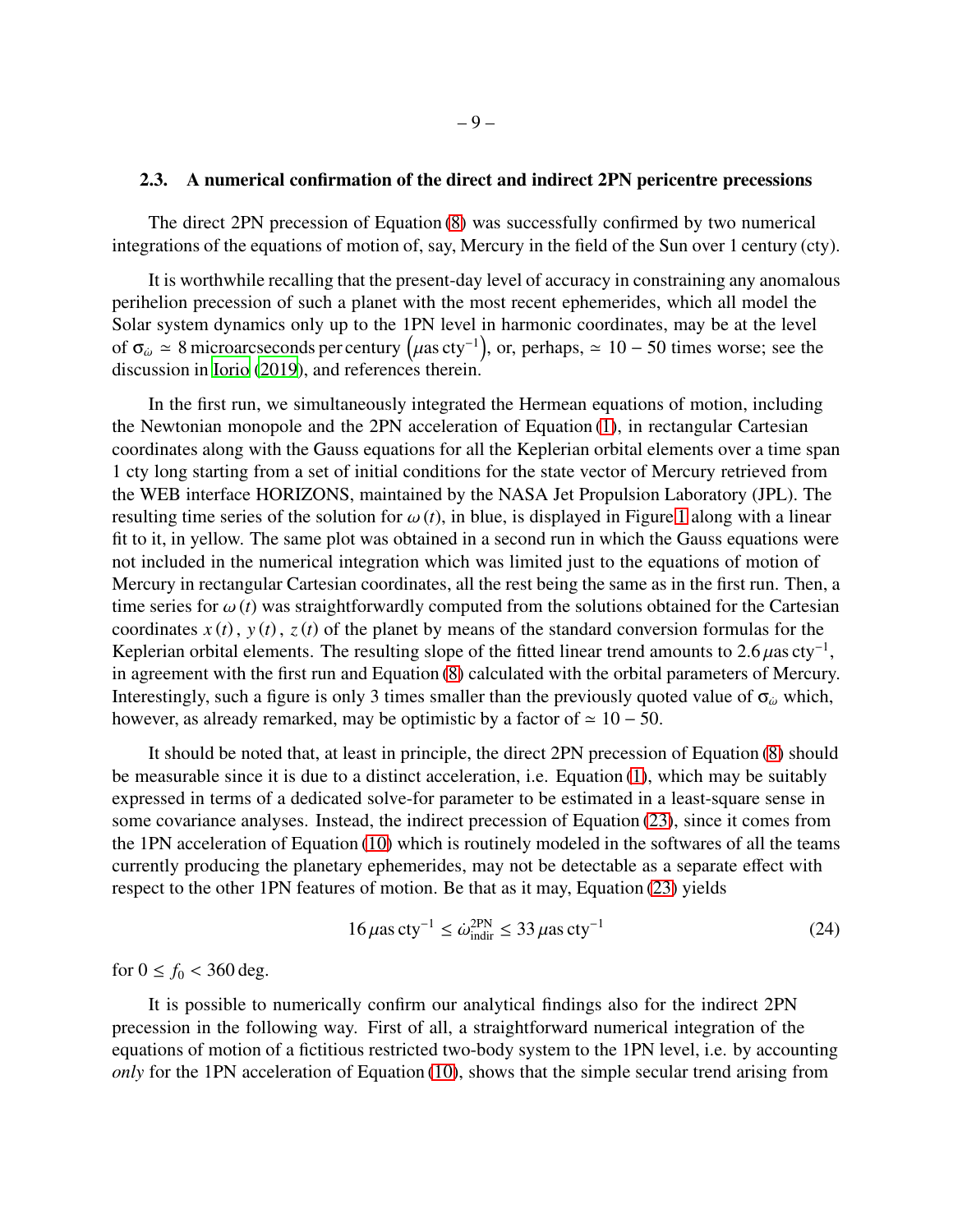the celebrated 1PN Einstein-like pericentre precession

<span id="page-9-3"></span><span id="page-9-2"></span>
$$
\dot{\omega}^{\text{1PN}} = \frac{3 n_{\text{b}} \mu}{c^2 a (1 - e^2)}
$$
 (25)

does *not* match a linear fit to the time series obtained from the numerical integration. This is clearly shown in the upper panel of Figure [2](#page-21-0) obtained for, say,  $f_0 = 0$ . It turns out that such a feature lingers even by changing  $f_0$  from a run to another. It is crucial to note that our analytical result for the indirect 2PN precession of Equation [\(23\)](#page-7-1), calculated with  $f_0 = 0$ , is able to fully explain the discrepancy between the slopes of the simple analytical 1PN trend due to Equation [\(25\)](#page-9-2) (dashed green line) and of the linear fit (dot-dashed orange line) to the numerically integrated overall signature (continuous blue curve) which, indeed, should include both the direct 1PN and the indirect 2PN effects altogether. It may be shown that it occurs for different values of  $f_0$  as well. Such a feature is further confirmed by a more refined analysis, displayed in the lower panel of Figure [2,](#page-21-0) consisting of subtracting the well known analytical instantaneous time series of the 1PN change of  $\omega$ , given by (Soff[el & Han 2019,](#page-24-12) Eq. (8.8.8), p. 331)

$$
\Delta\omega(f_0, f)^{1PN} = \frac{\mu}{2c^2 e a (1 - e^2)} \left[ 6 e (f - f_0) + 2 (-3 + e^2) \sin f - 5 e \sin 2f - 2 (-3 + e^2) \sin f_0 + 5 e \sin 2f_0 \right],
$$
\n(26)

from the previously obtained numerical time series for the total (direct 1PN and indirect 2PN) time shift of the pericenter induced by the 1PN acceleration of Equation [\(10\)](#page-5-2). The resulting time series, obtained by expressing the true anomaly *f* entering Equation [\(26\)](#page-9-3) as a function of time *t* by means of [\(Brouwer & Clemence 1961](#page-22-8), p. 77)

$$
f(t) = \mathcal{M}(t) + 2\sum_{s=1}^{s_{\text{max}}} \frac{1}{s} \left\{ J_s(se) + \sum_{j=1}^{j_{\text{max}}} \frac{\left(1 - \sqrt{1 - e^2}\right)^j}{e^j} \left[ J_{s-j}(se) + J_{s+j}(se) \right] \right\} \sin s \mathcal{M}(t), \quad (27)
$$

where  $M = n_b (t - t_0) + M_0$  is the mean anomaly,  $M_0$  is the mean anomaly at epoch,  $J_k (se)$  is the Bessel function of the first kind of order  $k$ , and  $s_{\text{max}}$ ,  $j_{\text{max}}$  are some values of the summation indexes *s*, *j* adequate for the desired accuracy level, is the continuous brown curve for  $\delta\omega$  depicted in the lower panel of Figure [2.](#page-21-0) It can be noticed that it does not vanish, and a linear fit to it, represented by the dashed red line in the lower panel of Figure [2,](#page-21-0) returns just the same value as Equation [\(23\)](#page-7-1). Also in this case, it occurs by varying  $f_0$ .

#### 3. The case of a two-body system

#### 3.1. The direct pericentre precession due to the 2PN acceleration

<span id="page-9-1"></span><span id="page-9-0"></span>In the case of a two-body system made of two bodies A, B with masses  $M_A$ ,  $M_B$ , the 2PN acceleration of their relative motion is (see, e.g., [Brumberg 1991](#page-22-10), Eq. (4.4.29), p. 154; [Kidder](#page-23-20)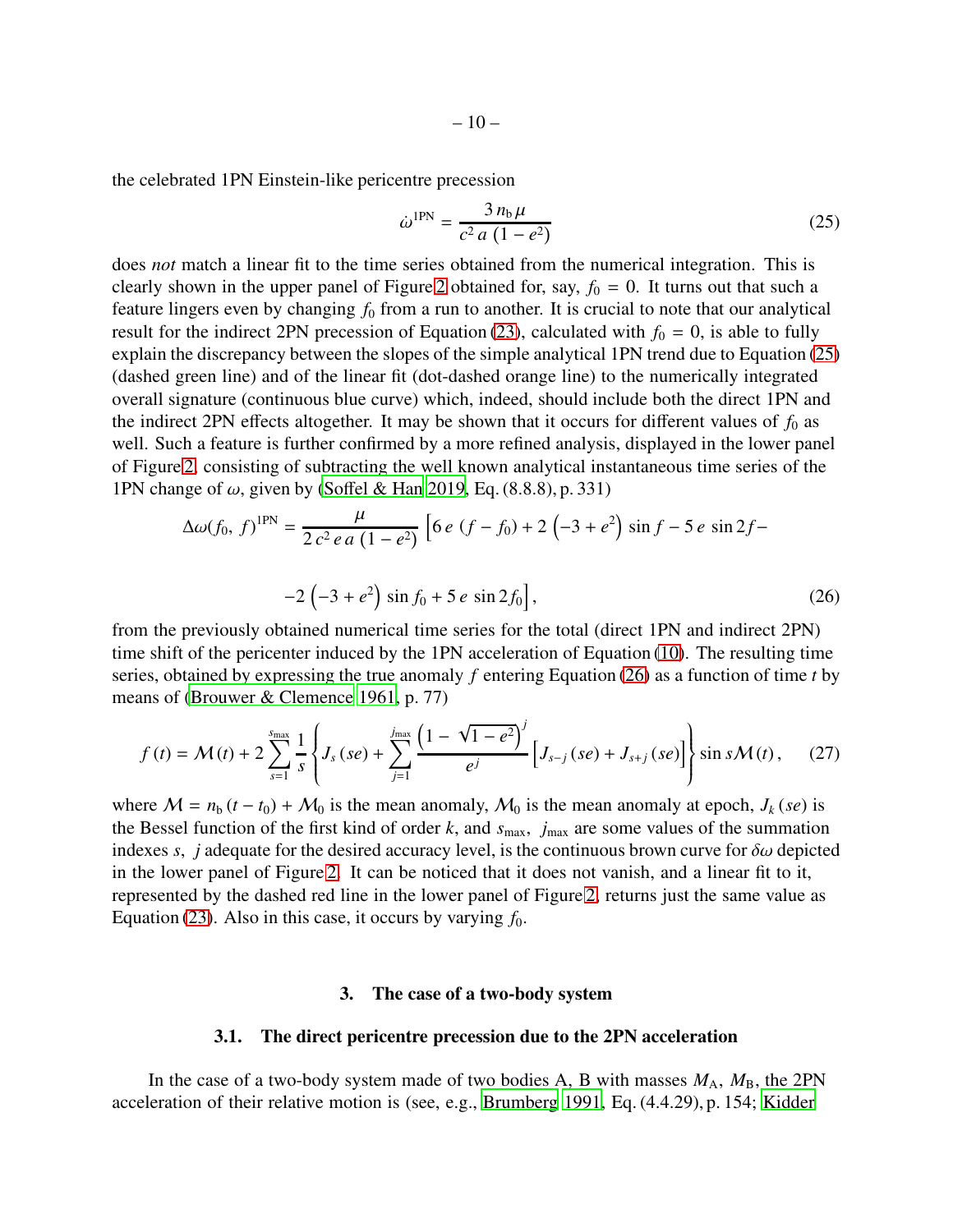[1995,](#page-23-20) Eq. (2.2d), p. 825; [Gergely 2010,](#page-22-19) Eq. (B11), p. 10)

$$
A^{2PN} = \frac{\mu}{c^4 r^2} \left\{ \left[ \eta \left( -3 + 4 \eta \right) v^4 + \frac{15}{8} \eta \left( -1 + 3 \eta \right) v_r^4 + \eta \left( \frac{9}{2} - 6 \eta \right) v^2 v_r^2 + \eta \left( \frac{13}{2} - 2 \eta \right) \frac{\mu}{r} v^2 + \right. \\ \left. + \left( 2 + 25 \eta + 2 \eta^2 \right) \frac{\mu}{r} v_r^2 - \left( 9 + \frac{87}{4} \eta \right) \frac{\mu^2}{r^2} \right] \hat{\mathbf{r}} + \left[ \eta \left( \frac{15}{2} + 2 \eta \right) v^2 - \eta \left( \frac{9}{2} + 3 \eta \right) v_r^2 - \right. \\ \left. - \left( 2 + \frac{41}{2} \eta + 4 \eta^2 \right) \frac{\mu}{r} \right] v_r \mathbf{v} \right\} . \tag{28}
$$

<span id="page-10-0"></span>where  $\mu \doteq GM$ ,  $M \doteq M_A + M_B$ , and  $\eta \doteq M_A M_B/M^2$ .

The direct 2PN precession  $\dot{\omega}_{\text{dir}}^{2PN}$  of the pericentre of the relative motion of a two-body system can be straightforwardly computed from Equation [\(28\)](#page-10-0) in the same fashion as for the point particle treated in Section [2.1.](#page-3-1) The radial, transverse, and out-of-plane components of Equation [\(28\)](#page-10-0) are

$$
\frac{64 c^4 (1 - e^2)^4}{a^5 n_b^6 (1 + e \cos f)^2} A_r^{\text{2PN}} = e^4 \eta (39 + 191 \eta) + 16 [-36 + \eta (-73 + 8 \eta)] +
$$
  
+8 e^2 [-36 + \eta (-13 + 72 \eta)] +  
+8 e \{-144 + \eta [-288 + 80 \eta + e^2 (13 + 92 \eta)]\} \cos f +  
+e^2 \{4 [-72 + \eta (-298 + 144 \eta + e^2 (-45 + 11 \eta))] \cos 2f +  
+e \eta [8 (-57 + 20 \eta) \cos 3f + 3 e (-17 + 7 \eta) \cos 4f]\},  

$$
A_r^{\text{2PN}} = -\frac{a^5 e n_b^6 (1 + e \cos f)^3 \sin f}{2 c^4 (1 - e^2)^4} \{4 + \eta [26 + 4 \eta - e^2 (15 + 4 \eta)] + (29)
$$
  
+e (4 + 11 \eta) \cos f + 3 e^2 \eta (3 + 2 \eta) \sin^2 f\}, (30)

<span id="page-10-2"></span><span id="page-10-1"></span>
$$
A_{\nu}^{\text{2PN}} = 0; \tag{31}
$$

they reduce to Equations [\(5\)](#page-4-2)-[\(7\)](#page-4-3) in the point particle limit, i.e. for  $\eta \to 0$ . By averaging the right-hand sides of Equations [\(2\)](#page-3-3)-[\(3\)](#page-4-0), calculated with Equations [\(29\)](#page-10-1)-[\(31\)](#page-10-2), with the first term of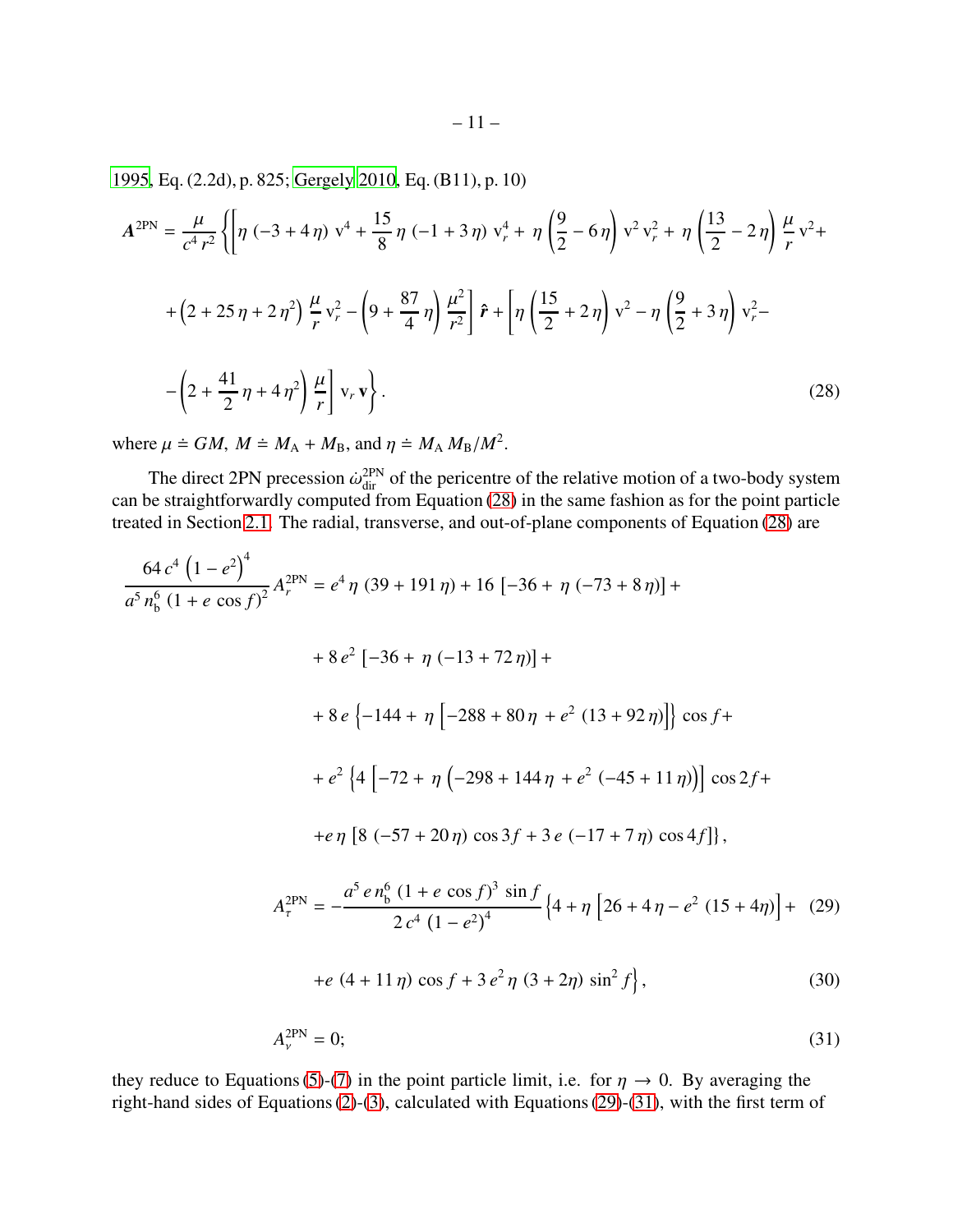Equation [\(4\)](#page-4-1) one finally obtains

<span id="page-11-0"></span>
$$
\dot{\omega}_{\text{dir}}^{\text{2PN}} = \frac{n_{\text{b}}\mu^2 \left\{ e^2 \left[ -2 + 3 \left( 7 - 16 \eta \right) \eta \right] + 8 \left[ 7 + \left( 5 - 7 \eta \right) \eta \right] \right\}}{8 \, c^4 \, a^2 \left( 1 - e^2 \right)^2}.
$$
\n(32)

Equation [\(32\)](#page-11-0) reduces to Equation [\(8\)](#page-5-1) for  $\eta \to 0$ .

For the double pulsar PSR J07373039A/B, characterized by [\(Kramer et al. 2006\)](#page-23-21)  $M_A$  = 1.3381 M<sub>o</sub>,  $M_B$  = 1.2489 M<sub>o</sub>,  $\eta$  = 0.249,  $M$  = 2.58708 M<sub>o</sub>,  $a$  = 878960 km,  $e$  = 0.0877,  $P_b = 0.10$  d, Equation [\(32\)](#page-11-0) yields

<span id="page-11-1"></span>
$$
\dot{\omega}_{\text{dir}}^{\text{2PN}} = 0.00019 \text{ deg yr}^{-1}.
$$
\n(33)

The current accuracy in measuring the periastron precession of the double pulsar is [\(Kramer et al.](#page-23-21) [2006\)](#page-23-21)

$$
\sigma_{\omega} = 0.00068 \text{ deg yr}^{-1}.
$$
\n
$$
(34)
$$

An accuracy level of the order of Equation [\(33\)](#page-11-1) should be reached in the forthcoming years thanks to new telescopes [\(Kehl et al. 2018\)](#page-23-22). For the historical binary pulsar PSR B1913+16, whose relevant physical and orbital parameters are [\(Weisberg, Nice & Taylor 2010\)](#page-24-19)  $M_A = 1.4398 M_{\odot}$ ,  $M_B = 1.3886 M_{\odot}$ ,  $\eta = 0.249$ ,  $M = 2.8284 M_{\odot}$ ,  $a = 1.949 \times 10^6$  km,  $e =$ 0.6171334,  $P_b = 0.32$  d, Equation [\(32\)](#page-11-0) returns

<span id="page-11-3"></span>
$$
\dot{\omega}_{\rm dir}^{\rm 2PN} = 0.000038 \deg \, \text{yr}^{-1},\tag{35}
$$

while the most recent determination of its periastron rate is accurate to [\(Weisberg, Nice & Taylor](#page-24-19) [2010\)](#page-24-19)

$$
\sigma_{\omega} = 0.000005 \deg \mathrm{yr}^{-1}.\tag{36}
$$

For the supermassive binary black hole in OJ 287, whose relevant orbital parameters are [\(Dey et al.](#page-22-12) [2018\)](#page-22-12)  $M_A = 18438 \times 10^6$  M<sub>\ot 2</sub>,  $M_B = 150.13 \times 10^6$  M<sub>\ot 2</sub>,  $P_b = 12.06$  yr,  $e = 0.657$ , Equation [\(32\)](#page-11-0) predicts a direct [2](#page-11-2)PN perinigricon<sup>2</sup> precession as large as  $\dot{\omega}_{dir}^{2PN} = 11.0 \deg cty^{-1}$ , a remarkable fraction of the 1PN rate of change

<span id="page-11-4"></span>
$$
\dot{\omega}^{\text{1PN}} = \frac{3 n_b \mu}{c^2 a (1 - e^2)} = 206.8 \text{ deg cty}^{-1}
$$
 (37)

corresponding to a shift per orbit

$$
\Delta \omega^{\text{1PN}} = 24.9 \text{ deg.}
$$
\n(38)

<span id="page-11-2"></span><sup>&</sup>lt;sup>2</sup>It is one of the possible names which can be attributed to the pericentre when black holes are involved (Schödel et al. 2002). It comes from the Latin word "*niger*", meaning "black".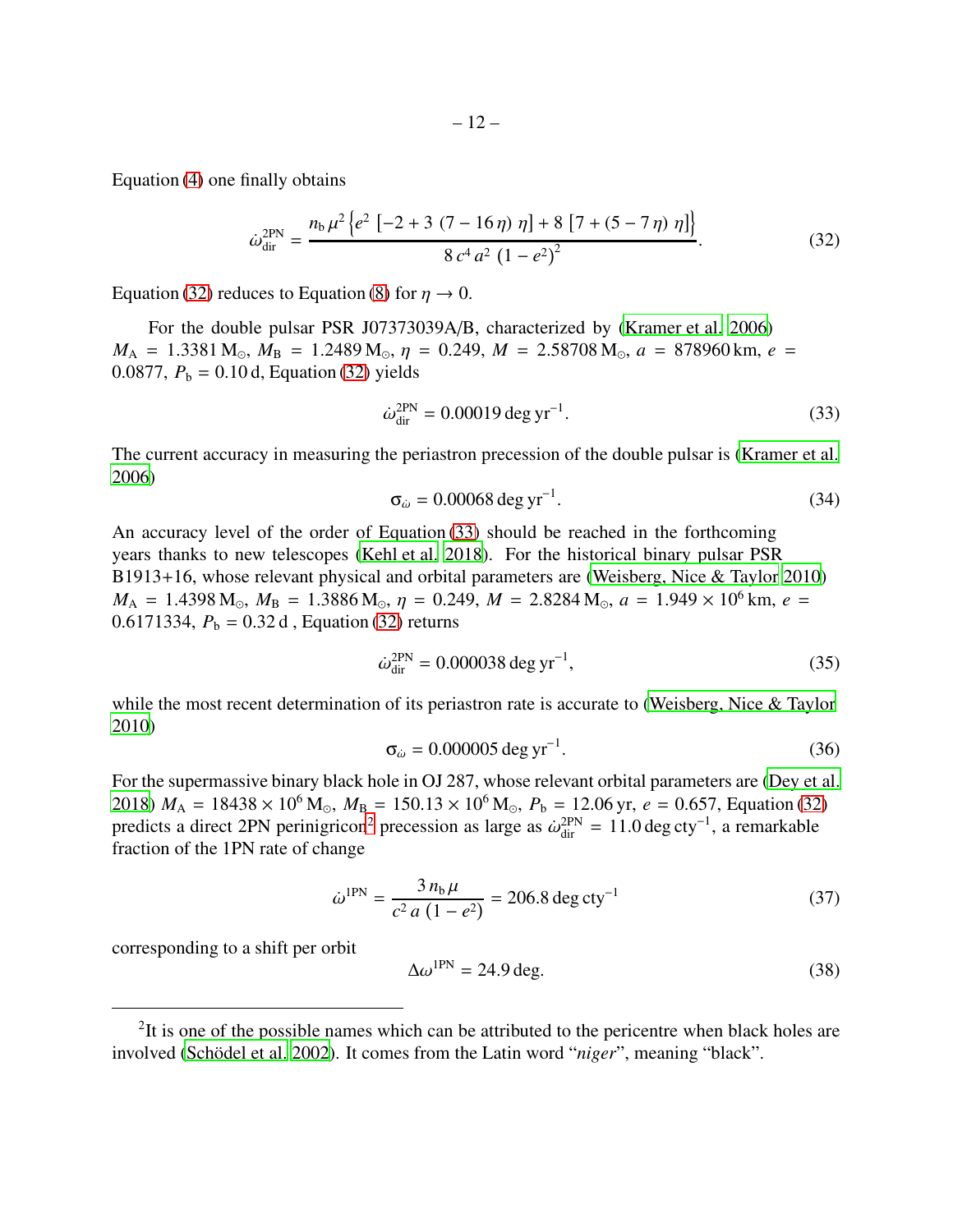## 3.2. The indirect pericentre precession due to the 1PN acceleration

<span id="page-12-0"></span>The indirect precession due to the 1PN acceleration (see, e.g., [Brumberg 1991](#page-22-10), Eq. (4.4.28), p. 154; [So](#page-24-9)ffel [1989,](#page-24-9) Eq. (A2.6), p. 166; Soff[el & Han 2019](#page-24-12), Eq. (10.3.7), p. 381)

<span id="page-12-3"></span><span id="page-12-2"></span><span id="page-12-1"></span>
$$
A^{1PN} = \frac{\mu}{c^2 r^2} \left\{ \left[ (4 + 2 \eta) \frac{\mu}{r} + \frac{3}{2} \eta v_r^2 - (1 + 3 \eta) v^2 \right] \hat{\mathbf{r}} + (4 - 2 \eta) v_r \mathbf{v} \right\}
$$
(39)

can be calculated as in the point particle case treated in Section [2.2.](#page-5-0)

The radial, transverse, and out-of-plane components of Equation [\(39\)](#page-12-1) are

$$
A_r^{\text{IPN}} = \frac{\mu^2 (1 + e \cos f)^2 \left[ e^2 (4 - 13 \eta) - 4 (-3 + \eta) + 8 e (1 - 2 \eta) \cos f + e^2 (-8 + \eta) \cos 2f \right]}{4 c^2 a^3 (1 - e^2)^3},\tag{40}
$$

$$
A_{\tau}^{\text{IPN}} = \frac{2 e \mu^2 (1 + e \cos f)^3 (2 - \eta) \sin f}{c^2 a^3 (1 - e^2)^3},\tag{41}
$$

$$
A_{\nu}^{\text{1PN}} = 0. \tag{42}
$$

Equations [\(40\)](#page-12-2)-[\(42\)](#page-12-3), which agree with Equations (A2.77a)-(A2.77c) of [So](#page-24-9)ffel [\(1989](#page-24-9), p. 178), reduce to Equations [\(11\)](#page-6-2)-[\(13\)](#page-6-3) for  $\eta \to 0$ .

<span id="page-12-4"></span>The indirect precession  $\dot{\omega}_{\text{indir}}^{2PN}$  due to the second and third terms of Equation [\(4\)](#page-4-1) turns out to be

$$
\dot{\omega}_{\text{indir}}^{\text{2PN (I)}} = \frac{n_{\text{b}}\mu^2 \left\{ 32 \left( -3 + \eta \right)^2 + 8 \, e^2 \left[ 148 + 5 \, \eta \, \left( -43 + 17 \, \eta \right) \right] + e^4 \left[ 32 + 3 \, \eta \, \left( 56 + 75 \, \eta \right) \right] \right\}}{64 \, c^4 \, e^2 \, a^2 \left( 1 - e^2 \right)^2}.
$$

Equation [\(43\)](#page-12-4) reduces to Equation [\(14\)](#page-6-0) in the point particle limit.

The 1PN instantaneous shifts of *a* and *e* induced by Equation [\(39\)](#page-12-1) are

$$
\Delta a (f_0, f)^{1PN} = \frac{e \mu (\cos f - \cos f_0)}{2 c^2 (1 - e^2)^2} \left\{ 4 \left[ -7 + 3 \eta + e^2 (-3 + 4 \eta) \right] +
$$
  
+e [e \eta \cos 2f + 4 (-5 + 4 \eta) \cos f\_0 + 2 \cos f (-10 + 8 \eta + e \eta \cos f\_0) +  
+e \eta \cos 2f\_0 \right] \right\}, (44)

<span id="page-12-5"></span>
$$
\Delta e (f_0, f)^{1PN} = \frac{\mu (\cos f - \cos f_0)}{4 c^2 a (1 - e^2)} \left\{ 4 \left[ -3 + \eta + e^2 (-7 + 6 \eta) \right] + \right.
$$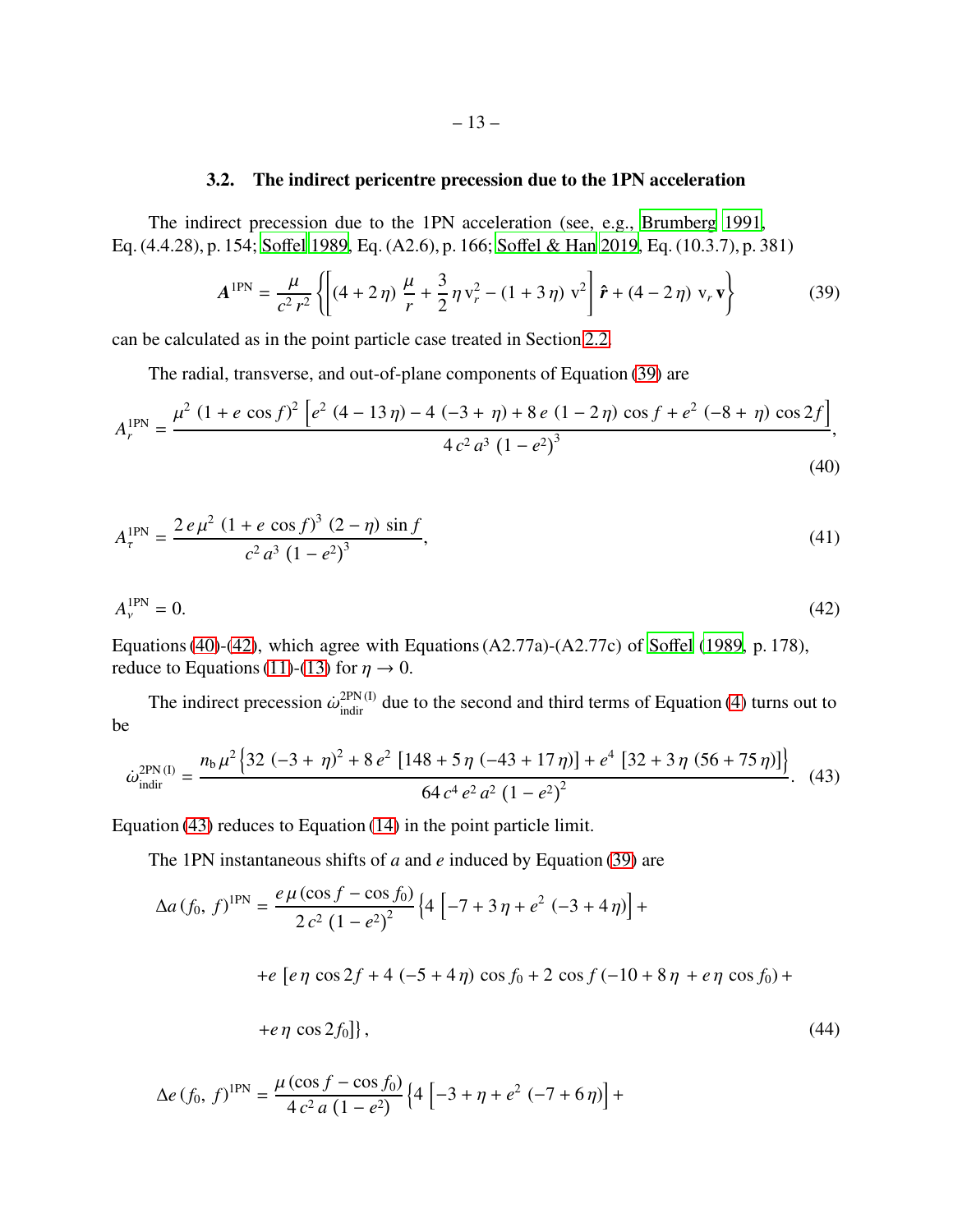<span id="page-13-0"></span>+
$$
e
$$
 [ $e\eta$  cos  $2f$  + 4  $(-5 + 4\eta)$  cos  $f_0$  + 2 cos  $f$   $(-10 + 8\eta + e\eta \cos f_0)$  +  
+ $e\eta$  cos  $2f_0$ ]. (45)

They agree with Equations (A2.78b)-(A2.78c) of [So](#page-24-9)ffel [\(1989](#page-24-9), p. 178), and reduce to Equations [\(20\)](#page-7-2)-[\(21\)](#page-7-3) in the limit  $\eta \to 0$ . Equations [\(44\)](#page-12-5)-[\(45\)](#page-13-0) allow to compute the other indirect contribution  $\dot{\omega}_{\text{indir}}^{\text{2PN (II)}}$  to the 2PN precession, which reads

$$
-\frac{64 c^4 e^2 a^2 (1 - e^2)^3}{n_b \mu^2} \dot{\omega}_{\text{indir}}^{2PN (II)} = 32 (-3 + \eta)^2 - 8 e^2 (-3 + \eta) (-116 + 47 \eta) +
$$
  
+  $e^4 [-4352 + (10664 - 4183 \eta) \eta] +$   
+  $e^6 [608 + 3 (304 - 601 \eta) \eta] +$   
+  $48 e^3 \{[8 (-17 + 7 \eta) + e^2 (-104 + 109 \eta)] \cos f_0 +$   
+  $3 e [4 (-5 + 4 \eta) \cos 2f_0 + e \eta \cos 3f_0]\}.$  (46)

The sum of Equation [\(43\)](#page-12-4) and Equation [\(46\)](#page-13-1), which reduces to Equation [\(22\)](#page-7-0) for  $\eta \to 0$ , yields the total indirect 2PN precession, which is

<span id="page-13-1"></span>
$$
-\frac{32 c^4 a^2 (1 - e^2)^3}{n_b \mu^2} \omega_{\text{indir}}^{2PN} = e^4 (320 + 540 \eta - 789 \eta^2) - 16 [115 + 16 \eta (-7 + 2 \eta)] -
$$
  

$$
-4 e^2 [400 + \eta (-1097 + 466 \eta)] +
$$
  

$$
+ 24 e \{ [8 (-17 + 7 \eta) + e^2 (-104 + 109 \eta)] \cos f_0 +
$$
  

$$
+3 e [4 (-5 + 4 \eta) \cos 2f_0 + e \eta \cos 3f_0] \}.
$$
 (47)

Equation [\(47\)](#page-13-2) agrees with Equation [\(23\)](#page-7-1) in the point particle limit.

According to Equation [\(47\)](#page-13-2), the indirect periastron precession of PSR J07373039A/B lies in the range

<span id="page-13-2"></span>
$$
0.00092 \deg yr^{-1} \le \dot{\omega}_{\text{indir}}^{2PN} \le 0.00132 \deg yr^{-1}
$$
 (48)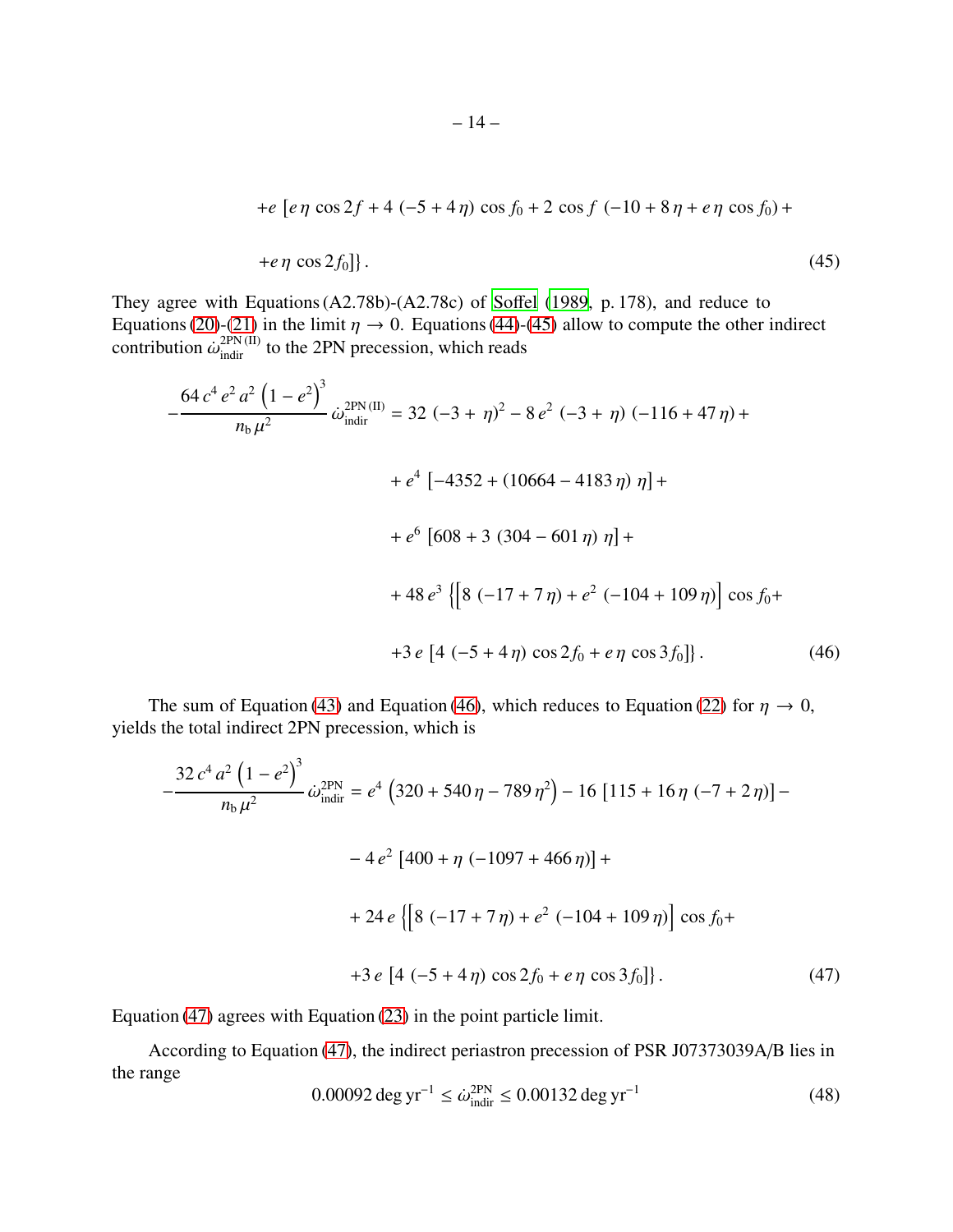for  $0 \le f_0 < 360$  deg. If summed to the direct precession of Equation [\(33\)](#page-11-1), such a result would bring the total 2PN periastron precession of the double pulsar in the realm of measurability independently of  $f_0$ . For the binary pulsar PSR B1913+16, the indirect 2PN precession of Equation [\(47\)](#page-13-2) is

<span id="page-14-1"></span>
$$
-0.000048 \deg yr^{-1} \le \dot{\omega}_{\text{indir}}^{2PN} \le 0.001052 \deg yr^{-1}
$$
 (49)

for  $0 \le f_0 < 360$  deg. This implies that, for certain values of  $f_0$ , Equation [\(49\)](#page-14-1) may cancel the direct precession of Equation [\(35\)](#page-11-3), thus making a potential measurement of the 2PN orbital effect unmeasurable. For OJ 287, Equation [\(47\)](#page-13-2) yields an indirect 2PN perinigricon precession ranging from a maximum of 516 deg cty<sup>-1</sup> to a minimum of 20 deg cty<sup>-1</sup>. It is a remarkable result in view of Equation [\(37\)](#page-11-4).

#### 4. A comparison with other works

<span id="page-14-0"></span>To the knowledge of the present author, the only other work in the literature making use of the method of the variation of constants and the Gauss equations is [Kopeikin & Potapov](#page-23-2) [\(1994\)](#page-23-2). As we will show, their result is incorrect because of the treatment of what are dubbed here as indirect effects.

<span id="page-14-3"></span>Equation (5.2) of [Kopeikin & Potapov \(1994](#page-23-2)), which we reproduce here to the benefit of the reader, is their main result. It is the *total* 2PN pericenter shift per orbit, in units of 2π, written in terms of the constants of integration  $k_1$ ,  $k_2$  of the solutions of the Gauss equations for the semimajor axis and the eccentricity to the 1PN level. In our notation<sup>[3](#page-14-2)</sup>, it is, in the test particle case,

$$
\frac{\Delta\omega_{\text{tot}}^{\text{2PN}}}{2\pi} = \frac{3\,\mu}{c^2\,k_1\,\left(1 - k_2^2\right)} \left[1 + \frac{3\,\mu}{4\,c^2\,k_1\,\left(1 - k_2^2\right)} - \frac{\mu}{4\,c^2\,k_1}\right].\tag{50}
$$

Since the constants of integrations  $k_1$ ,  $k_2$  entering Equation [\(50\)](#page-14-3) are determined with the initial conditions at  $t = t_0$ , they contain explicitly  $f_0$ ; thus, Equation (5.2) of [Kopeikin & Potapov \(1994\)](#page-23-2) actually does depend on the latter one, contrary to what, at first glance, someone could argue, perhaps mislead by the notation used by [Kopeikin & Potapov \(1994](#page-23-2)) for  $k_1$ ,  $k_2$ . By retrieving the explicit expression of  $k_1$ ,  $k_2$  from Equations [\(20\)](#page-7-2)-[\(21\)](#page-7-3)

<span id="page-14-4"></span>
$$
k_1 = a + \frac{e \mu \left[ \left( 14 + 6 e^2 \right) \cos f_0 + e \left( 4 + 5 \cos 2 f_0 \right) \right]}{c^2 \left( 1 - e^2 \right)^2},
$$
\n(51)

<span id="page-14-5"></span>
$$
k_2 = e + \frac{\mu \left[ \left( 6 + 14 e^2 \right) \cos f_0 + e \left( 2 + 5 \cos 2 f_0 \right) \right]}{2 c^2 a \left( 1 - e^2 \right)},
$$
\n(52)

<span id="page-14-2"></span><sup>3</sup>In [Kopeikin & Potapov](#page-23-2) [\(1994\)](#page-23-2), it is  $k_1 \rightarrow a_0$ ,  $k_2 \rightarrow e_0$ .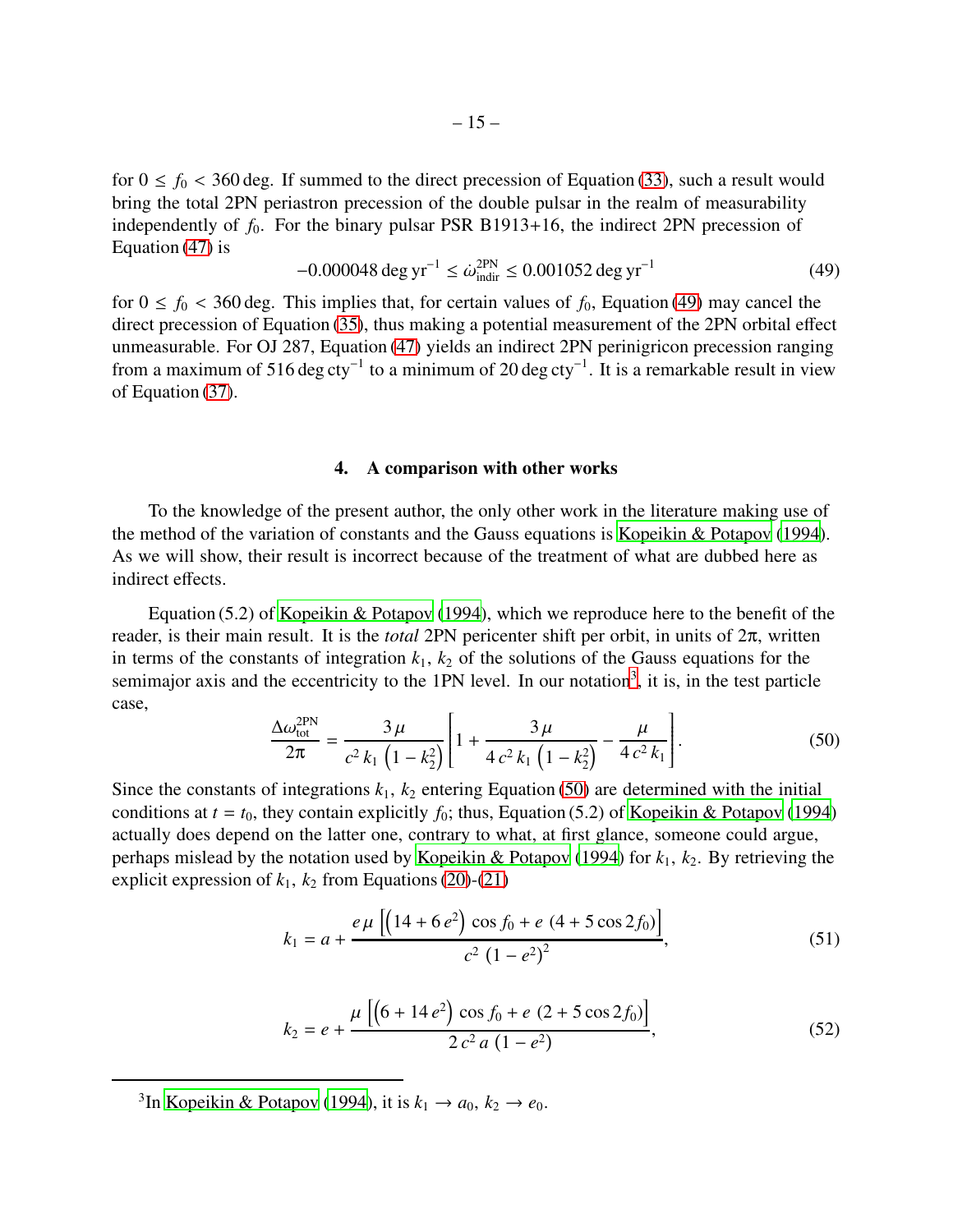where *a* and *e* entering Equations [\(51\)](#page-14-4)-[\(52\)](#page-14-5) are intended as the Keplerian values of the unperturbed case, Equation (5.2) of [Kopeikin & Potapov](#page-23-2) [\(1994\)](#page-23-2) can be finally cast into the form

<span id="page-15-1"></span>
$$
\frac{\Delta\omega_{\text{tot}}^{\text{2PN}}}{2\pi} = \frac{3\,\mu^2\left(2+e^2-32\,e^2\,\cos f_0\right)}{4\,c^4\,a^2\,\left(1-e^2\right)^2},\tag{53}
$$

which does *not* agree with the corresponding expression for  $\Delta\omega_{tot}^{2PN}/2\pi$  obtainable from the sum of our Equation [\(8\)](#page-5-1) and Equation [\(23\)](#page-7-1) by taking its ratio to  $n<sub>b</sub>$ .

From what can be deduced from the description of the method followed by [Kopeikin & Potapov](#page-23-2) [\(1994\)](#page-23-2), the indirect effect corresponding to our  $\dot{\omega}_{\text{indir}}^{2PN (II)}$  arises from the replacement  $a \to a + \Delta a (f_0, f)^{1PN}$ ,  $e \to e + \Delta e (f_0, f)^{1PN}$  in<sup>[4](#page-24-21)</sup> Equation [\(17\)](#page-6-5), in a series expansion of it in powers of  $c^{-1}$  to the order  $c^{-4}$ , and in an integration of the resulting expression from  $f_0$  to  $f_0 + 2\pi$ . The result, not explicitly shown by [Kopeikin & Potapov \(1994](#page-23-2)), is

<span id="page-15-0"></span>
$$
\frac{\Delta\omega_{\text{indir}}^{2\text{PN (II)}}}{2\pi} = \frac{\mu^2 \left(-9 - 48 e^2 + e^4 - 48 e^3 \cos f_0\right)}{2 c^4 a e^2 \left(1 - e^2\right)^2},\tag{54}
$$

which does not agree with the corresponding expression from our Equation [\(22\)](#page-7-0) for  $\dot{\omega}_{\text{indir}}^{2PN (II)}$ . Instead, it seems that the other two contributions arising from Equation (5.1) of [Kopeikin & Potapov](#page-23-2) [\(1994\)](#page-23-2), despite not explicitly displayed by [Kopeikin & Potapov](#page-23-2) [\(1994\)](#page-23-2), agree with the corresponding shifts from our Equation [\(8\)](#page-5-1) and Equation [\(14\)](#page-6-0) because their sum with Equation [\(54\)](#page-15-0) yields just Equation [\(53\)](#page-15-1). In particular, the fractional 2PN advance per orbit, which should come from the first term of Equation (5.1) of [Kopeikin & Potapov \(1994](#page-23-2)) calculated with  $A^{2PN}$  onto a reference Keplerian ellipse, is not shown; nonetheless, from the description of the calculational method by [Kopeikin & Potapov](#page-23-2) [\(1994\)](#page-23-2), one may expect that it agrees with our Equation [\(8\)](#page-5-1). Moreover, a direct calculation confirms that the second term of Equation (5.1) of [Kopeikin & Potapov](#page-23-2) [\(1994\)](#page-23-2) yields just the shift corresponding to our Equation [\(14\)](#page-6-0) for  $\dot{\omega}_{\text{indir}}^{2PN(I)}$ . Thus, it can be inferred that the total indirect 2PN pericentre precession of [Kopeikin & Potapov](#page-23-2) [\(1994\)](#page-23-2) can be cast into the form

<span id="page-15-2"></span>
$$
\dot{\omega}_{\text{indir}}^{\text{2PN}} = \frac{n_{\text{b}}\mu^2 \left( -11 + 2\,e^2 - 48\,e\,\cos f_0 \right)}{2\,c^4\,a^2\,\left( 1 - e^2 \right)^2}.\tag{55}
$$

It neatly disagrees with our numerical results of Section [2.3](#page-8-0) since, for the fictitious system treated in Figure [2,](#page-21-0) Equation [\(55\)](#page-15-2) provides a slope as little as  $-0.00255 \text{ deg cty}^{-1}$ .

It may be interesting to make a comparison of our results also with the seminal results by [Damour & Schafer](#page-22-2) [\(1988\)](#page-22-2), despite they did not use the Gauss equations. [Damour & Schafer](#page-22-2) [\(1988\)](#page-22-2), following the example by [Landau & Lifshitz \(1971](#page-23-23)), started from the Hamiltonian of the

<sup>&</sup>lt;sup>4</sup>It is done in the first term of Equation (5.1) of [Kopeikin & Potapov \(1994](#page-23-2)) when Equation (3.6) of [Kopeikin & Potapov \(1994](#page-23-2)) for *d*ω/*dt* is calculated to the 1PN level.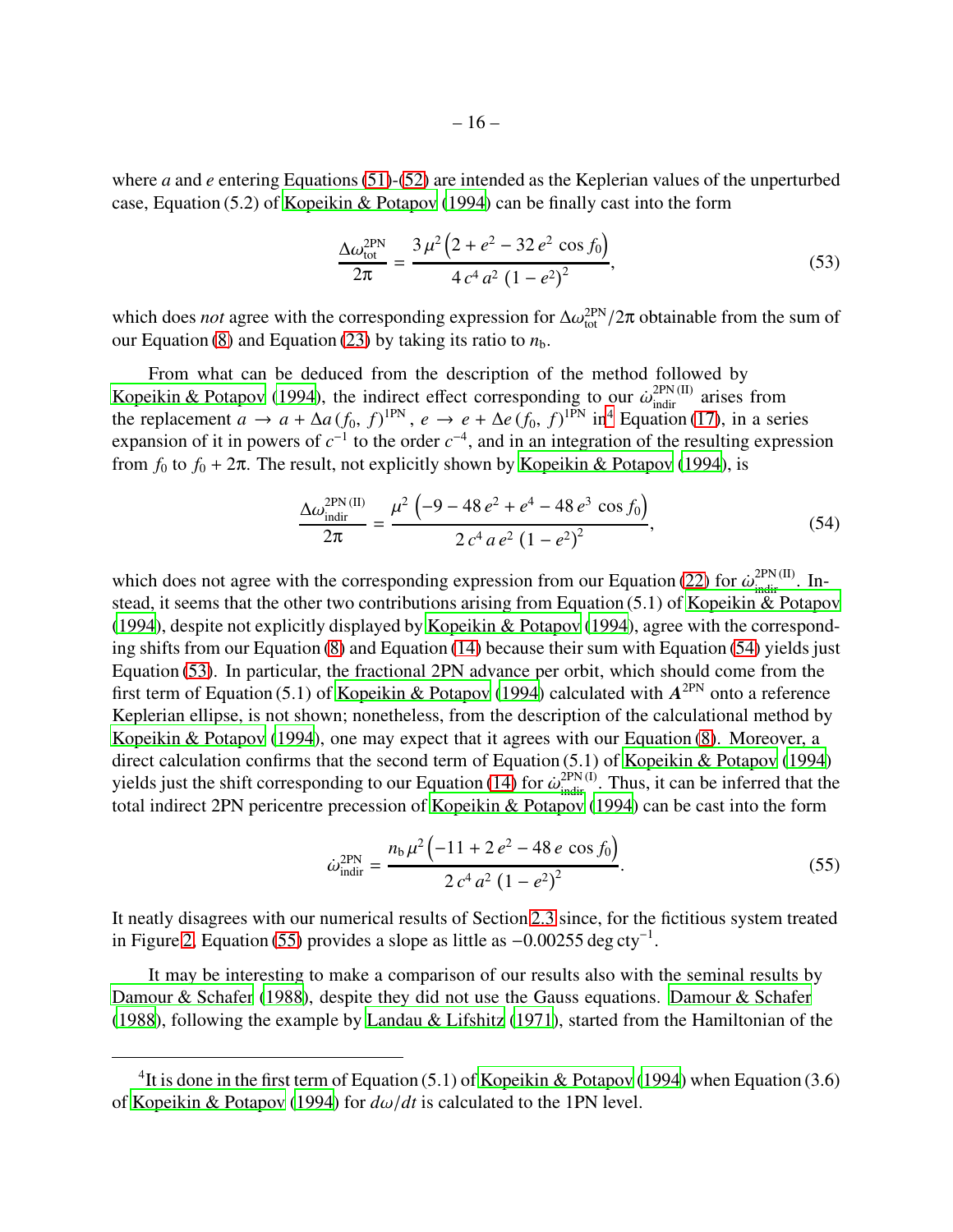binary system in Arnowitt-Deser-Misner (ADM) coordinates [\(Arnowitt, Deser & Misner 1960\)](#page-22-20) and adopted the Hamilton-Jacobi method. As far as the 2PN pericentre precession of a system of two mass monopoles is concerned, their main result is Equation (3.12)

<span id="page-16-0"></span>
$$
\frac{\Delta\omega_{\text{tot}}^{\text{2PN}}}{2\pi} = \frac{3}{c^2 \, h^2} \left[ 1 + \left(\frac{5}{2} - \eta\right) \frac{E}{c^2} + \left(\frac{35}{4} - \frac{5}{2}\eta\right) \frac{1}{c^2 \, h^2}, \right],\tag{56}
$$

where *h* and *E* are the coordinate-invariant, reduced orbital angular momentum and energy, respectively. Its translation in terms of the parameters of the Damour-Deruelle (DD) parametrization [\(Damour & Deruelle 1985\)](#page-22-21) is given by Equation (5.18) of [Damour & Schafer](#page-22-2) [\(1988\)](#page-22-2)

$$
\frac{\Delta\omega_{\text{tot}}^{2\text{PN}}}{2\pi} = \frac{3(\mu n)^{2/3}}{c^2 \left(1 - e_t^2\right)} \left[1 + \frac{(\mu n)^{2/3}}{c^2 \left(1 - e_t^2\right)} \left(\frac{39}{4} x_A^2 + \frac{27}{4} x_B^2 + 15 x_A x_B\right) - \frac{(\mu n)^{2/3}}{c^2} \left(\frac{13}{4} x_A^2 + \frac{1}{4} x_B^2 + \frac{13}{3} x_A x_B\right)\right]
$$
(57)

where *n* is the PN mean motion [\(Damour & Deruelle 1985](#page-22-21), Equation  $(3.6d)$ )

$$
n = \frac{(-2 E)^{3/2}}{\mu} \left[ 1 - \frac{E}{4 c^2} \left( \eta - 15 \right) \right],\tag{58}
$$

<span id="page-16-2"></span><span id="page-16-1"></span>
$$
x_{\mathbf{A}} \doteq \frac{M_{\mathbf{A}}}{M}, x_{\mathbf{B}} \doteq \frac{M_{\mathbf{B}}}{M} = 1 - x_{\mathbf{A}}, \tag{59}
$$

and *e<sup>t</sup>* is one of the DD parameters [\(Damour & Deruelle 1985\)](#page-22-21). Expressing Equation [\(56\)](#page-16-0) in terms of the osculating Keplerian orbital elements can be made in the following two steps. First, *E*, *h* are to be written in terms of the DD parameters  $a_r$ ,  $e_r$  by inverting Equations (3.6a) and Equation (3.6b) of [Damour & Deruelle](#page-22-21) [\(1985\)](#page-22-21).

$$
E = -\frac{\mu}{2 a_r} \frac{1}{\left[1 + \frac{\mu}{4c^2 a_r} (7 - \eta)\right]},
$$
(60)

$$
h^{2} = \frac{a_{r} \left(1 - e_{r}^{2}\right) + \frac{\mu}{2c^{2}} \left[19 + e_{r}^{2} \left(-7 + \eta\right) - 3\eta\right] - \frac{\mu^{2}}{16 c^{4} a_{r}} \left[-577 + e_{r}^{2} \left(-7 + \eta\right)^{2} + \left(246 - 25\eta\right)\eta\right]}{\mu \left[1 + \frac{\mu}{2c^{2} a_{r}} \left(11 - 3\eta\right)\right]}.
$$
\n(61)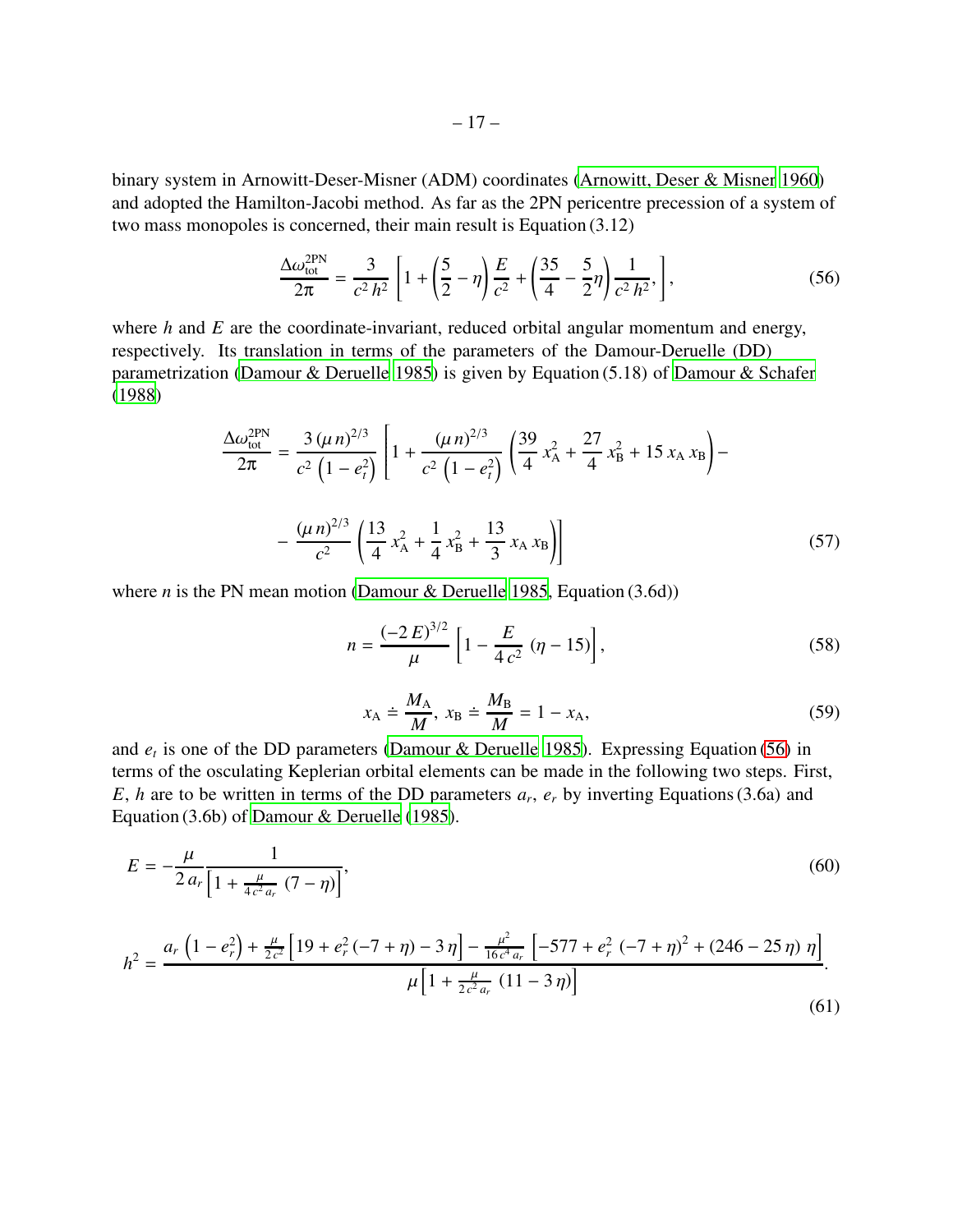Then, Equations (28) to (29) of [Klioner & Kopeikin](#page-23-8) [\(1994\)](#page-23-8), which in general relativity are

$$
a_r = \frac{a\left(1 - e^2\right)^2 - da_0\left(1 - e^2\right)^2 - \frac{\mu}{c^2} \left[-3 + \eta + e^2\left(-13 + e^2 + 7\eta + 2\,e^2\,\eta\right)\right]}{\left(1 - e^2\right)^2},\tag{62}
$$

$$
e_r = \frac{-2a (de_0 - e) \left(-1 + e^2\right) + \frac{e\mu}{c^2} \left[-17 + 6\eta + e^2 (2 + 4\eta)\right]}{2a \left(-1 + e^2\right)},\tag{63}
$$

with the aid of Equation (14) and Equation (16) of [Klioner & Kopeikin](#page-23-8) [\(1994\)](#page-23-8), whose general relativistic expressions are

$$
da_0 = \frac{e\,\mu\,\left\{\left[8\,\left(-7+3\,\eta\right)+e^2\,\left(-24+31\,\eta\right)\right]\cos f_0 + e\,\left[4\,\left(-5+4\,\eta\right)\cos 2f_0 + e\,\eta\,\cos 3f_0\right]\right\}}{4\,c^2\,\left(1-e^2\right)^2},\tag{64}
$$

$$
de_0 = -\frac{\mu \left\{ \left[ 8 \left( -3 + \eta \right) + e^2 \left( -56 + 47 \eta \right) \right] \cos f_0 + e \left[ 4 \left( -5 + 4 \eta \right) \cos 2f_0 + e \eta \cos 3f_0 \right] \right\}}{8 \, c^2 \, a \left( -1 + e^2 \right)}, \tag{65}
$$

are used to express *a<sup>r</sup>* , *e<sup>r</sup>* as functions of the osculating Keplerian elements *a*, *e*. We obtain for *a<sup>r</sup>* (*a*, *e*) , *e<sup>r</sup>* (*a*, *e*)

<span id="page-17-2"></span>
$$
4\left(1-e^{2}\right)^{2} a_{r} = 4\left\{a\left(1-e^{2}\right)^{2} - \frac{\mu}{c^{2}}\left[-3+\eta+e^{4}\left(1+2\eta\right)+e^{2}\left(-13+7\eta\right)\right]\right\} +
$$
  
+  $e\frac{\mu}{c^{2}}\left\{\left[56+e^{2}\left(24-31\eta\right)-24\eta\right]\cos f_{0}+$   
+  $e\left[4\left(5-4\eta\right)\cos 2f_{0}-e\eta\cos 3f_{0}\right]\right\},$  (66)  

$$
8a\left(-1+e^{2}\right)e_{r} = 4e\left\{2a\left(-1+e^{2}\right)+\frac{\mu}{c^{2}}\left[-17+6\eta+e^{2}\left(2+4\eta\right)\right]\right\} +
$$
  
+  $\frac{\mu}{c^{2}}\left\{\left[8\left(-3+\eta\right)+e^{2}\left(-56+47\eta\right)\right]\cos f_{0}+$ 

<span id="page-17-1"></span><span id="page-17-0"></span>+ 
$$
e
$$
 [4 (-5 + 4  $\eta$ ) cos 2 $f_0$  +  $e \eta$  cos 3 $f_0$ ]). (67)

Finally, an expansion of the obtained expression in powers of  $c^{-1}$  to the 2PN level yields, in the point particle limit, Equation [\(53\)](#page-15-1) which, as already noted, is incorrect. On the other hand, Equation [\(56\)](#page-16-0) and Equation [\(57\)](#page-16-1) seem to be mutually inconsistent since their expressions in terms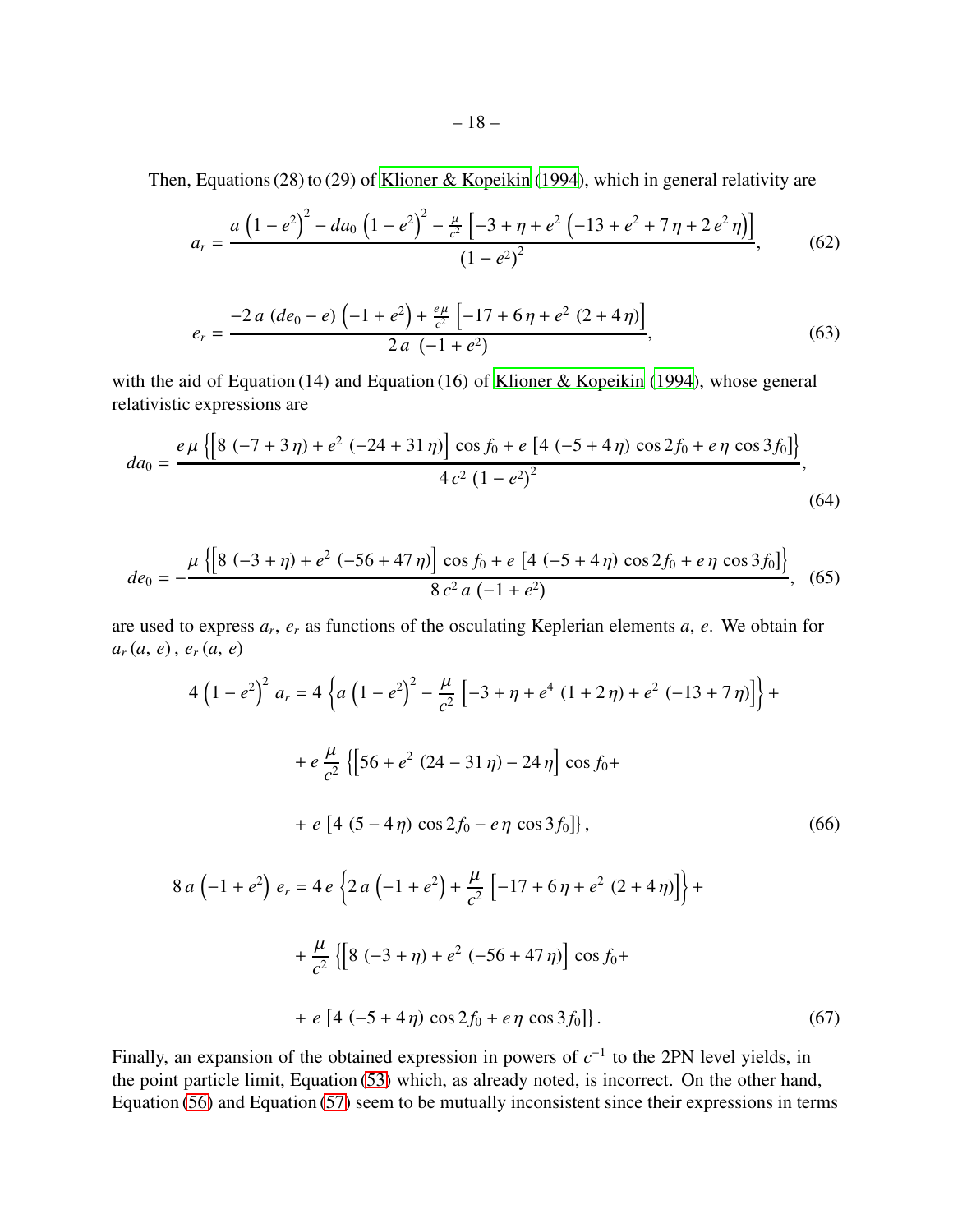of *a*, *e* do not even agree each other. Indeed, by using Equation [\(58\)](#page-16-2) and Equations [\(66\)](#page-17-0)-[\(67\)](#page-17-1), Equation (30) of [Klioner & Kopeikin](#page-23-8) [\(1994\)](#page-23-8), which, in general relativity, reads

$$
e_{t} = \frac{-2 a (de_0 - e) \left(-1 + e^2\right) + \frac{e \mu}{c^2} \left[3 \left(-3 + \eta\right) + e^2 \left(-6 + 7 \eta\right)\right]}{2 a \left(-1 + e^2\right)},\tag{68}
$$

and Equation [\(65\)](#page-17-2) to express  $e_t$  in terms of  $a$ ,  $e$ 

$$
8 a \left(-1 + e^{2}\right) e_{t} = 4 e \left\{2 a \left(-1 + e^{2}\right) + \frac{\mu}{c^{2}} \left[3 \left(-3 + \eta\right) + e^{2} \left(-6 + 7 \eta\right)\right]\right\} + \frac{\mu}{c^{2}} \left\{\left[8 \left(-3 + \eta\right) + e^{2} \left(-56 + 47 \eta\right)\right] \cos f_{0} + \right.
$$
  
 
$$
+ e \left[4 \left(-5 + 4 \eta\right) \cos 2f_{0} + e \eta \cos 3f_{0}\right]\right\},
$$
 (69)

one obtains, in the limit  $\eta \to 0$ ,

<span id="page-18-1"></span>
$$
\frac{\Delta\omega_{\text{tot}}^{\text{2PN}}}{2\pi} = \frac{3\,\mu^2\,\left(2 - 3\,e^2 - 32\,e\cos f_0\right)}{4\,c^4\,a^2\,\left(1 - e^2\right)^2},\tag{70}
$$

which disagrees even with Equation [\(53\)](#page-15-1) itself. By expanding Equation [\(53\)](#page-15-1) and Equation [\(70\)](#page-18-1) in powers of *e*, it turns out that their disagreement is at the order  $O(e^2)$ .

#### 5. Summary and conclusions

<span id="page-18-0"></span>We analytically worked out the 2PN secular pericentre precession  $\dot{\omega}^{\text{2PN}}$  of both a test particle orbiting a static central body and a full two-body system made of a pair of comparable non-rotating monopole masses with the method of variation of orbital elements.

We, first, calculated the direct precession  $\dot{\omega}_{\text{dir}}^{2PN}$  induced by the 2PN acceleration entering the equations of motion written in harmonic coordinates. Two different numerical integrations of the equations of motion of a point particle confirmed our analytical results. For Mercury moving in the field of Sun, it is  $\dot{\omega}_{\text{dir}}^{2PN} = 2.6 \,\mu \text{as} \,\text{cty}^{-1}$ . It is just 3 times smaller than the present-day *formal* accuracy  $\sigma_{\omega} = 8 \mu$ as cty<sup>-1</sup> in constraining any unmodelled effect in the Hermean perihelion rate with the latest planetary ephemerides, although  $\sigma_{\omega}$  may be realistically up to ≃ 10 − 50 times worse. In the case of the binary pulsar PSR B1913+16, the direct 2PN periastron rate is  $\dot{\omega}_{dir}^{2PN} = 0.000038 \text{ deg yr}^{-1}$ , to be compared with the most recent determination of its periastron rate  $\sigma_{\omega}^{\text{un}} = 0.000005 \text{ deg yr}^{-1}$ , while for the double pulsar PSR J07373039A/B one has  $\dot{\omega}_{\text{dir}}^{\text{2PN}} = 0.00019 \text{ deg yr}^{-1}$  and  $\sigma_{\omega} = 0.00068 \text{ deg yr}^{-1}$ . The direct 2PN perinigricon precession of the supermassive binary black hole in OJ 287 amounts to 11 deg cty<sup>-1</sup>.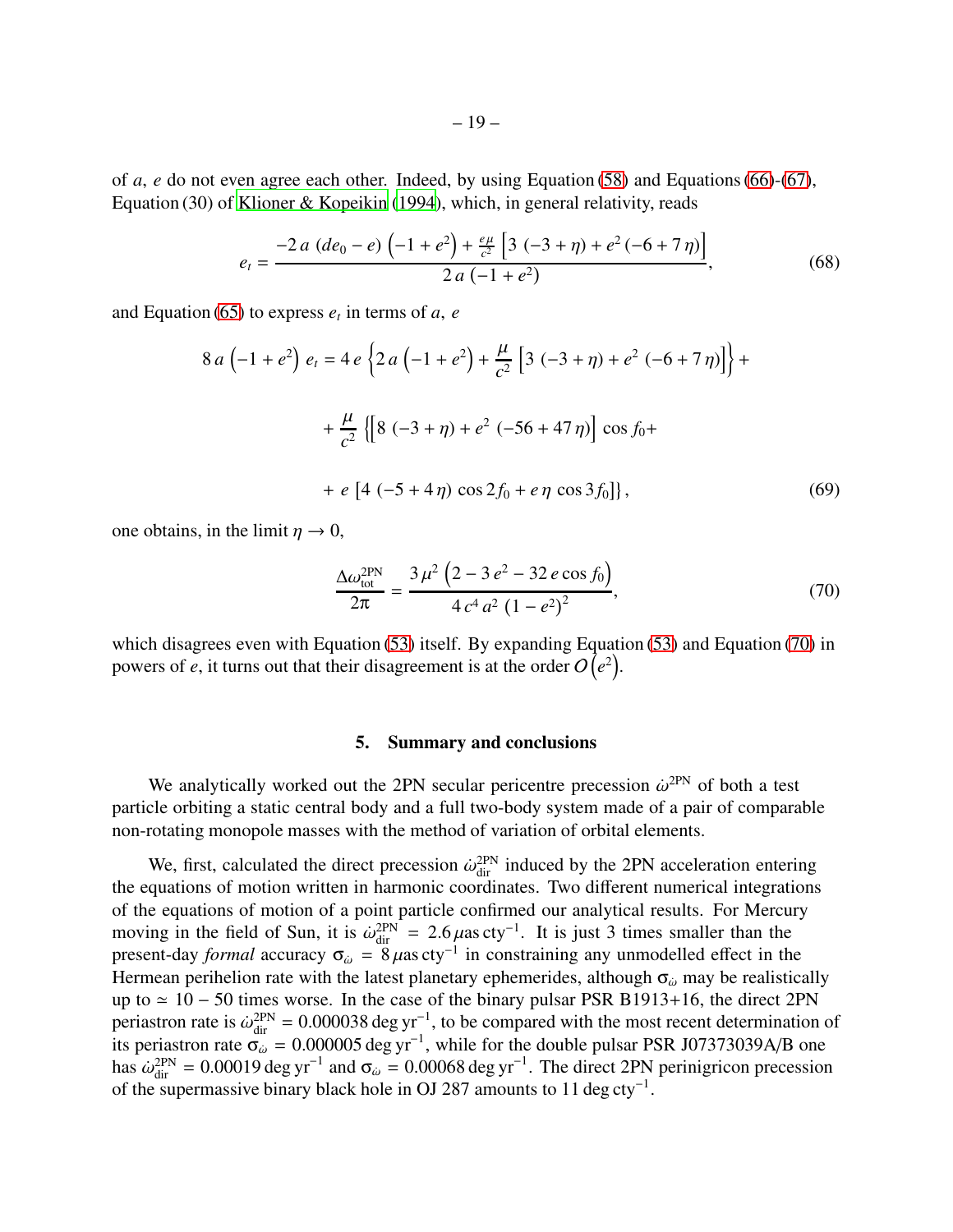Then, we computed also the indirect 2PN pericentre precession  $\dot{\omega}_{\text{indir}}^{\text{2PN}}$  arising from the fact that the 1PN acceleration actually changes instantaneously the semimajor axis and the eccentricity, and shifts the line of apsides instant by instant during one full orbital revolution. If properly accounted for in the orbital average, such features, which are of the second order in the acceleration causing them, gives rise to a further contribution of order  $O(c^{-4})$  to the 2PN pericentre precession which adds on the direct one. The resulting expression turns out to be dependent on the initial position *f*<sup>0</sup> along the orbit. Numerical integrations of the equations of motion confirmed also such a result. Since the orbital dynamics of our Solar system is routinely modeled up to the 1PN level in harmonic coordinates of PN theory, it is unlikely that such an indirect precession can be measured separately because it does not come from a distinct acceleration which, instead, could be suitably expressed in terms of a dedicated solve-for parameter to be estimated in specific covariance analyses. For Mercury, its nominal size amounts to  $16 - 33 \mu$ as cty<sup>-1</sup>, depending on *f*0. For the binary pulsars, the experimental approach is different. It implies the determination, in a phenomenological, model-independent way, of several post-Keplerian parameters, among which there is also the periastron precession, from a confrontation of an analytical timing formula with the recorded pulses. Then, model-dependent analytical expressions for the measured post-Keplerian effects are used to determine the masses of the system, and to perform one or more tests of the model of gravitation considered. In the case of PSR B1913+16, the indirect 2PN precession ranges from  $-0.000048$  deg yr<sup>-1</sup> to 0.001052 deg yr<sup>-1</sup>, while for PSR J07373039A/B it is 0.00092 – 0.00132 deg yr<sup>-1</sup>. This shows that the choice of  $f_0$  may enhance or even cancel out the overall 2PN periastron precession. For OJ 287, it ranges from 20 deg cty<sup>-1</sup> to 516 deg cty<sup>-1</sup>; the 1PN perinigricon precession amounts to 206.8 deg cty<sup>-1</sup>.

We compared our formulas to some other analytical results in the literature by showing that the latter ones disagree with ours and with our numerical integrations of the equations of motion. It appears that the source of discrepancy relies in the treatment of the indirect effects arising from the inclusion of the instantaneous 1PN changes of the semimajor axis and eccentricity in the integration over one orbital revolution of the pericentre shift due to the 1PN acceleration itself.

# Acknowledgements

I am grateful to all the referees and the Editorial Boards members who took part in the reviewing process for their patience and constructive comments which notably improved the manuscript.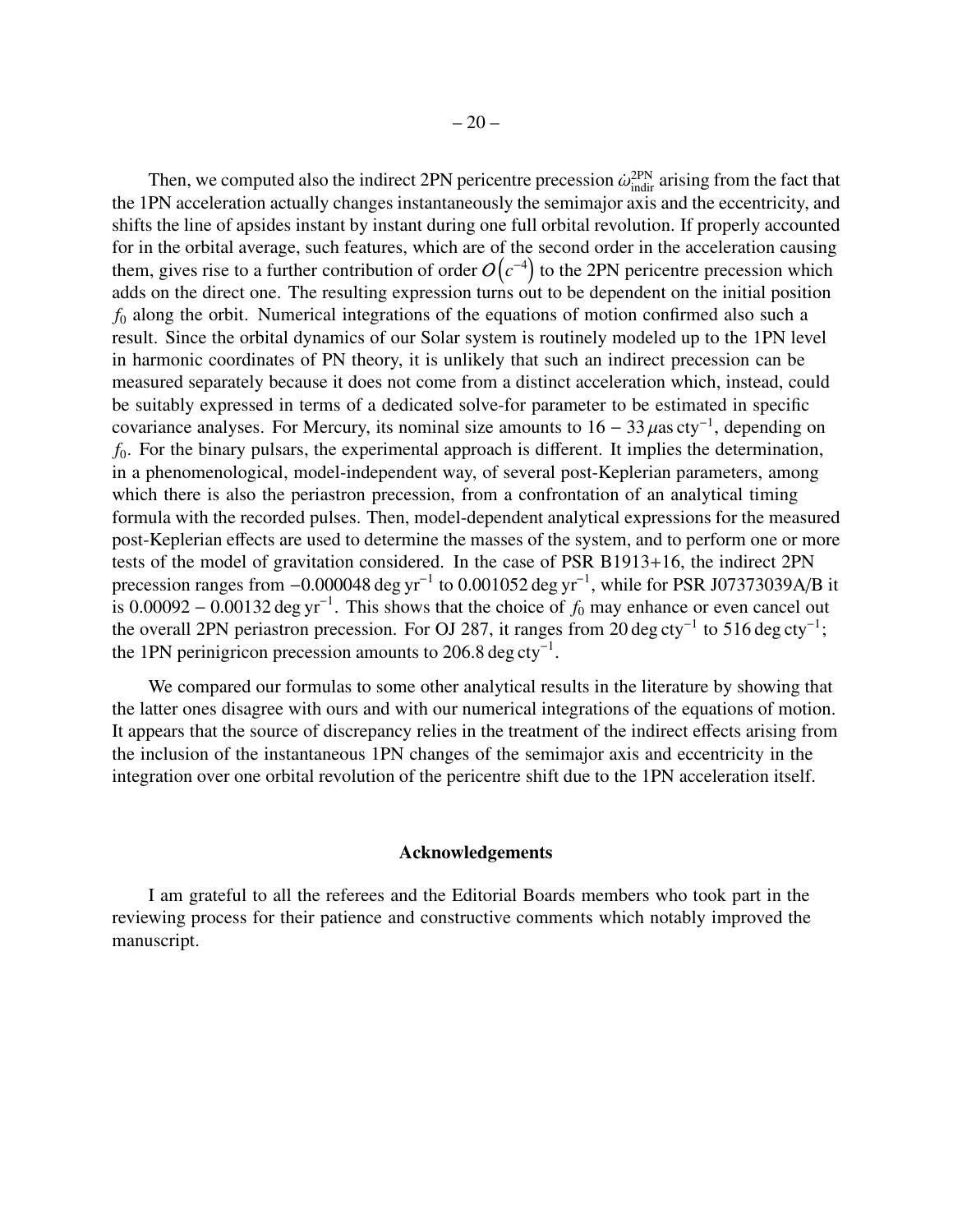

<span id="page-20-0"></span>Fig. 1.— Numerically produced time series, in blue, of the 2PN evolution of the perihelion  $\omega$  of Mercury over 1 cty calculated by numerically integrating the Hermean equations of motion, including the 2PN acceleration of Equation [\(1\)](#page-3-2) in addition to the Newtonian monopole, in Cartesian rectangular coordinates along with the Gauss equations for all its Keplerian orbital elements. A superimposed linear fit, in yellow, to the numerically integrated time series of  $\omega$  is displayed as well. Its slope of 2.6  $\mu$ as cty<sup>-1</sup> agrees with the value obtainable analytically by calculating Equation [\(8\)](#page-5-1) with the orbital parameters of Mercury. The initial conditions were retrieved from the WEB interface HORIZONS by the NASA Jet Propulsion Labratory (JPL) which employs the same harmonic coordinates used in obtaining Equation [\(1\)](#page-3-2) and Equation [\(10\)](#page-5-2) to model the dynamics of the Solar system up to the 1PN level. The same plot, not displayed here, was obtained in a second numerical integration in which the Gauss equations were not included among the differential equations to be simultaneously solved.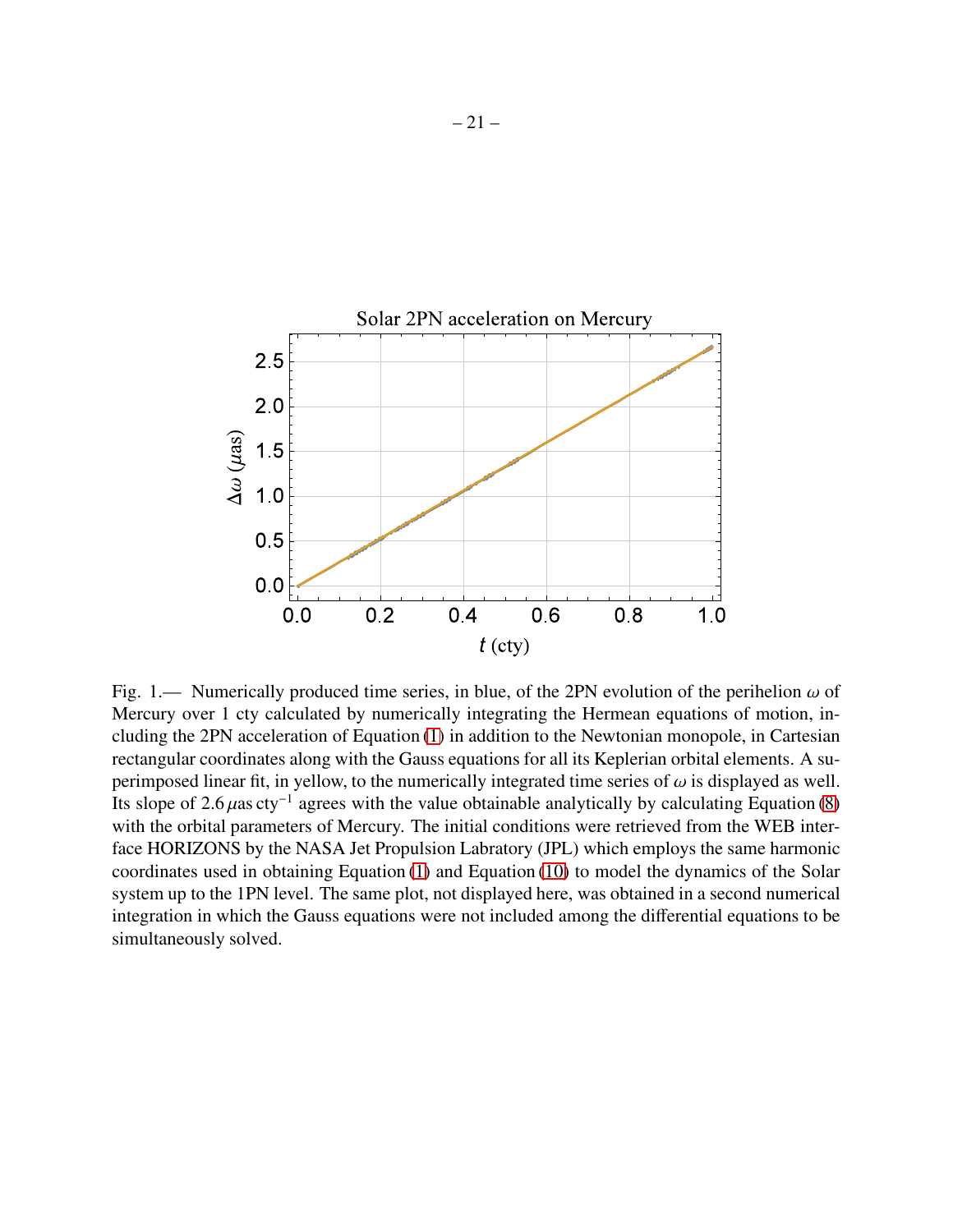

<span id="page-21-0"></span>Fig. 2.— Indirect 2PN pericenter precession in a fictitious scenario in which a test particle revolves around a primary with  $M = 10^{10} M_{\odot}$  in  $P_b = 2$  cty around an elliptic orbit characterized by  $e =$ 0.095. Upper panel: the continuous blue curve is the numerically produced time series of the overall (direct 1PN and indirect 2PN) pericenter shift ∆ω(*t*) obtained by numerically integrating the equations of motion of the test particle over  $10 P_b$  by including *only* the 1PN acceleration of Equation [\(10\)](#page-5-2). It was obtained by taking the difference of the time series for  $\omega$  computed from two integrations, with and without Equation [\(10\)](#page-5-2), sharing the same arbitrary initial conditions with, say,  $f_0 = 0$ . The dot-dashed orange straight line is a linear fit to  $\Delta\omega(t)$ , whose slope is 0.752 deg cty<sup>-1</sup>. The dashed green straight line is the analytical secular trend of the 1PN pericenter precession  $\dot{\omega}^{1PN} = 0.730 \text{ deg cty}^{-1}$ . The difference between both the slopes of 0.022 deg cty<sup>-1</sup> agrees just with the analytical prediction for the indirect 2PN precession of Equation [\(23\)](#page-7-1) calculated with  $f_0 = 0$ . Lower panel: the continuous brown curve is the difference  $\delta\omega$  between the continuous blue curve of the upper panel and the analytical 1PN time series for the pericenter of Equation [\(26\)](#page-9-3), while the dashed red straight line is a linear fit to  $\delta \omega$  with a slope of just 0.022 deg cty<sup>-1</sup>.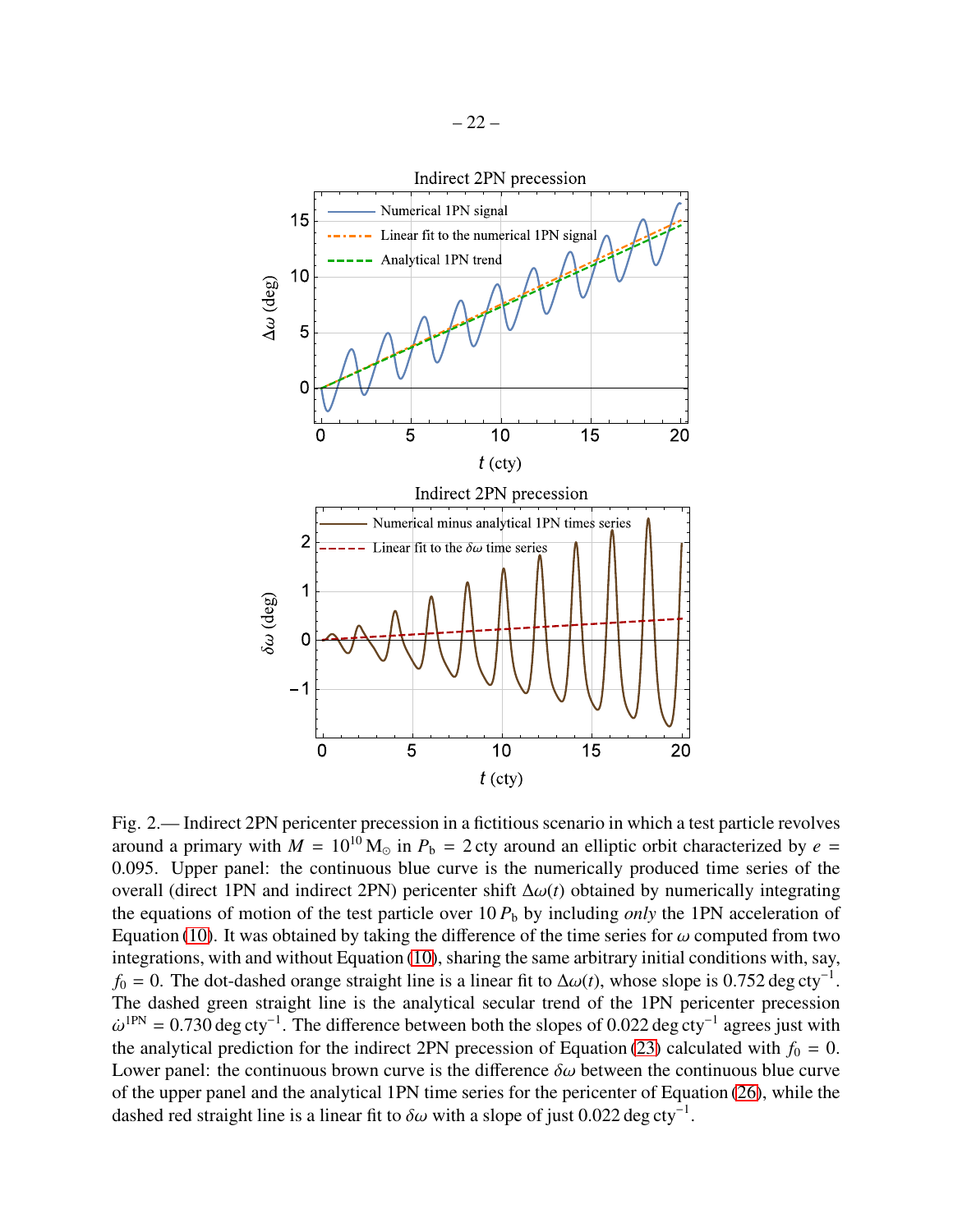#### **REFERENCES**

- <span id="page-22-20"></span>Arnowitt R., Deser S., Misner C. W., 1960, Phys. Rev., 120, 313
- <span id="page-22-5"></span>Bagchi M., 2013, MNRAS, 428, 1201
- <span id="page-22-11"></span>Bertotti B., Farinella P., Vokrouhlický D., 2003, Physics of the Solar System. Kluwer, Dordrecht
- <span id="page-22-6"></span>Blanchet L., 2014, Living Reviews in Relativity, 17, 2
- <span id="page-22-8"></span>Brouwer D., Clemence G. M., 1961, Methods of celestial mechanics. Academic Press, New York
- <span id="page-22-10"></span>Brumberg V. A., 1991, Essential Relativistic Celestial Mechanics. Adam Hilger, Bristol
- <span id="page-22-17"></span>Burgay M. et al., 2003, Nature, 426, 531
- <span id="page-22-21"></span>Damour T., Deruelle N., 1985, Ann. Inst. Henri Poincaré Phys. Théor., 43, 107
- <span id="page-22-1"></span>Damour T., Schaefer G., 1987, CR Acad. Sci. Sér. II, 305, 839
- <span id="page-22-2"></span>Damour T., Schafer G., 1988, Nuovo Cimento B, 101, 127
- <span id="page-22-9"></span>Danby J. M. A., 1962, Fundamentals of Celestial Mechanics. The Macmillan Company, New York, N.Y.
- <span id="page-22-0"></span>Debono I., Smoot G. F., 2016, Universe, 2, 23
- <span id="page-22-4"></span>D'Eliseo, M. M., 2011, Astrophys. Space Sci., 332, 121
- <span id="page-22-13"></span>Dey L. et al., 2019, Universe, 5, 108
- <span id="page-22-12"></span>Dey L. et al., 2018, ApJ, 866, 11
- <span id="page-22-3"></span>Do-Nhat T., 1998, Phys. Lett. A, 238, 328
- <span id="page-22-18"></span>Egorov V. A., 1958, Sov. Astron., 2, 147
- <span id="page-22-16"></span>Fienga A., Deram P., Viswanathan V., Di Ruscio A., Bernus L., Durante D., Gastineau M., Laskar J., 2019, Notes Scientifiques et Techniques de l'Institut de Mécanique Céleste, 109
- <span id="page-22-15"></span>Folkner W. M., Williams J. G., Boggs D. H., Park R. S., Kuchynka P., 2014, Interplanetary Network Progress Report, 42-196, 1
- <span id="page-22-14"></span>Frutos-Alfaro F., Soffel M., 2018, Royal Soc. Open Sci., 5, 180640
- <span id="page-22-19"></span>Gergely L. A., 2010, Phys. Rev. D, 82, 104031
- <span id="page-22-7"></span>Gergely L. A., Keresztes Z., 2015, Phys. Rev. D, 91, 024012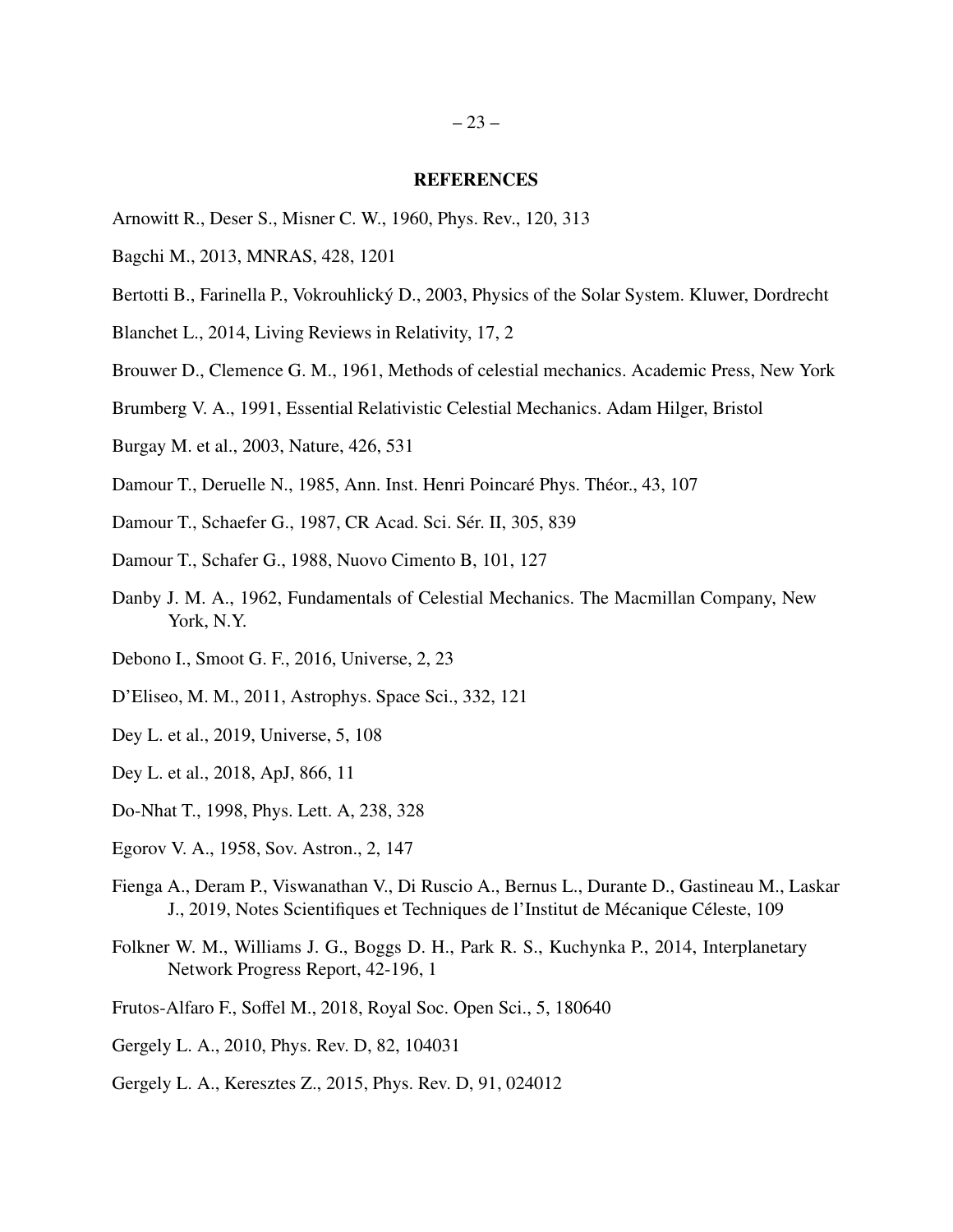- <span id="page-23-11"></span>Heimberger J., Soffel M., Ruder H., 1990, Celest. Mech. Dyn. Astr., 47, 205
- <span id="page-23-5"></span>Heng F., Zhao F., 2009, Int. J. Theor. Phys., 48, 21982204
- <span id="page-23-0"></span>Hoenselaers C., 1976, Prog. Theor. Phys., 56, 324
- <span id="page-23-16"></span>Hulse R. A., Taylor J. H., 1975, ApJL, 195, L51
- <span id="page-23-14"></span>Iorio L., 2015, Int. J. Mod. Phys. D, 24, 1550067
- <span id="page-23-19"></span>Iorio L., 2019, AJ, 157, 220
- <span id="page-23-22"></span>Kehl M. S., Wex N., Kramer M., Liu K., 2018, in Fourteenth Marcel Grossmann Meeting - MG14, Bianchi M., Jansen R. T., Ruffini R., eds., pp. 1860–1865
- <span id="page-23-20"></span>Kidder L. E., 1995, Phys. Rev. D, 52, 821
- <span id="page-23-8"></span>Klioner S. A., Kopeikin S. M., 1994, ApJ, 427, 951
- <span id="page-23-4"></span>Königsdörffer C., Gopakumar A., 2005, Phys. Rev. D, 71, 024039
- <span id="page-23-10"></span>Kopeikin S., Efroimsky M., Kaplan G., 2011, Relativistic Celestial Mechanics of the Solar System. Weinheim: Wiley-VCH
- <span id="page-23-2"></span>Kopeikin S. M., Potapov V. A., 1994, Astron. Rep., 38, 104
- <span id="page-23-21"></span>Kramer M. et al., 2006, Science, 314, 97
- <span id="page-23-23"></span>Landau L. D., Lifshitz E. M., 1971, The classical theory of fields. Pergamon Press
- <span id="page-23-17"></span>Lyne A. G. et al., 2004, Science, 303, 1153
- <span id="page-23-7"></span>Mak M. K., Leung C. S., Harko T., 2018, Adv. High En. Phys., 2018, 7093592
- <span id="page-23-6"></span>Marín C., Poveda J., 2018, Astrophys. Space Sci., 363, 245
- <span id="page-23-13"></span>Meichsner J., Soffel M. H., 2015, Celest. Mech. Dyn. Astr., 123, 1
- <span id="page-23-3"></span>Memmesheimer R.-M., Gopakumar A., Schäfer G., 2004, Phys. Rev. D, 70, 104011
- <span id="page-23-18"></span>Mioc V., Radu E., 1979, Astron. Nachr., 300, 313
- <span id="page-23-9"></span>Murray C. D., Dermott S. F., 2000, Solar System Dynamics. Cambridge: Cambridge Univ. Press
- <span id="page-23-1"></span>Ohta T., Kimura T., 1989, Prog. Theor. Phys., 81, 679
- <span id="page-23-12"></span>Panhans M., Soffel M. H., 2014, Classical Quant. Grav., 31, 245012
- <span id="page-23-15"></span>Pitjeva E. V., Pitjev N. P., 2018, Astron. Lett., 44, 554